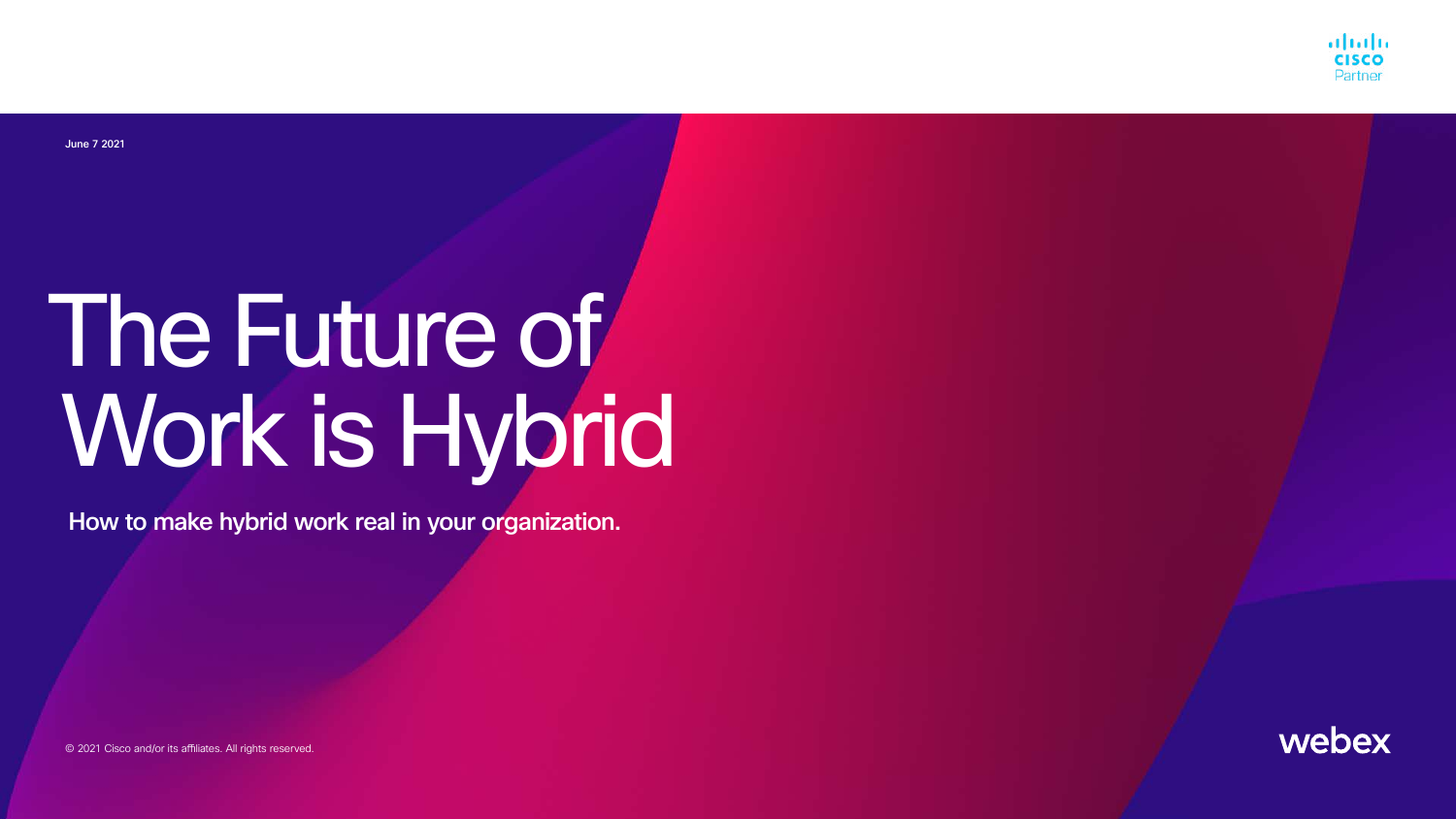### As we begin to emerge from the global pandemic, one thing is for certain–the future of work will be forever changed.

Throughout 2020, we clearly saw which companies thrived and which ones struggled to pivot to a remote work reality. Companies that had already invested in cloud technology and collaboration tools didn't miss a beat. Those who did not had to figure what they needed and implement those tools in real time which, in some cases, meant pausing certain parts of the organization. We recognize that every organization in every industry is facing both extraordinary challenges and exciting opportunities as a result of the pandemic.

Webex by cisco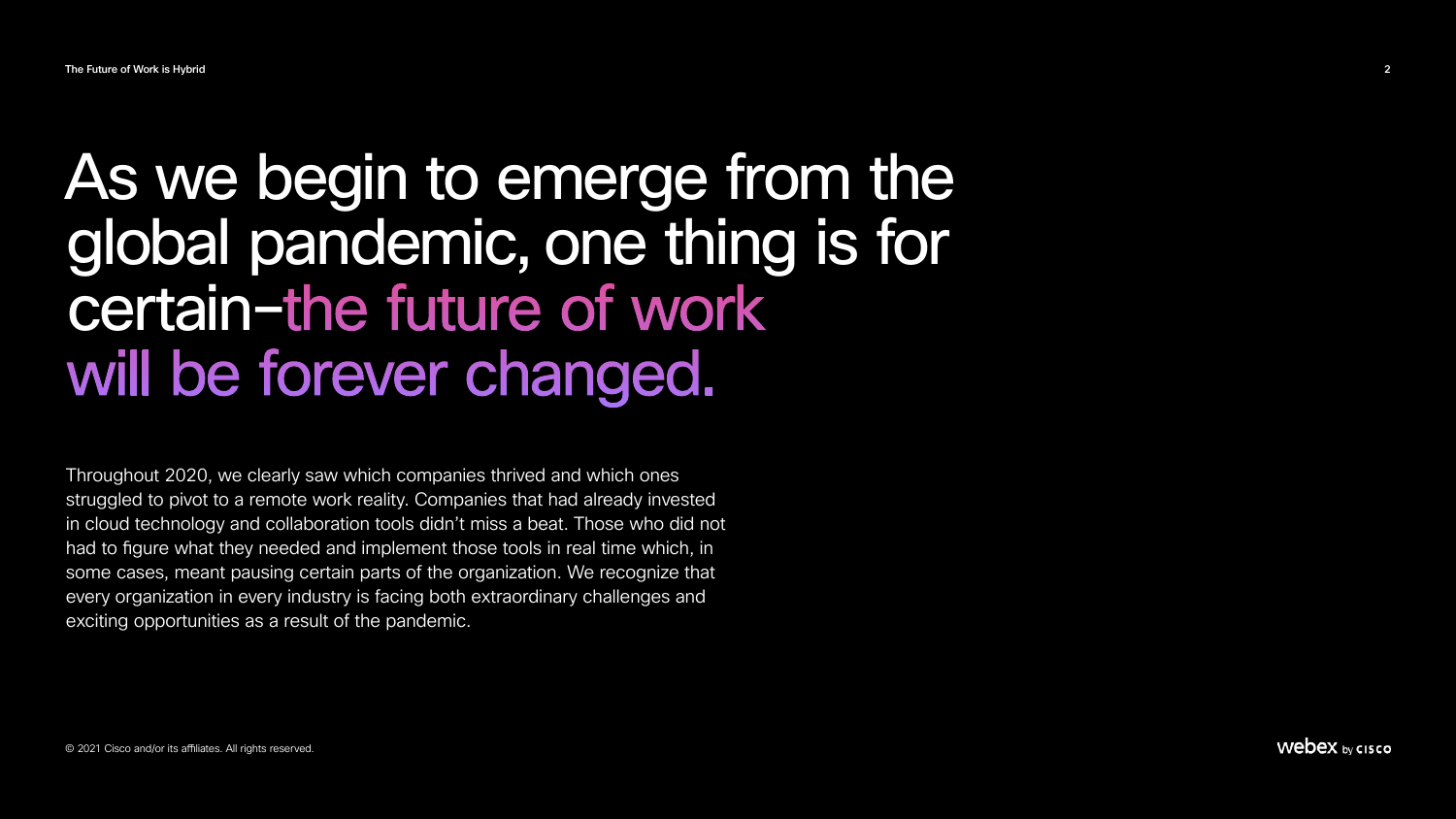### The past 12 months taught us a lot.

Remote work created haves and have nots. Society changed and a new digital divide has emerged. Some may have designed remote offices, while others worked from a kids bedroom or noisy kitchen.

Meeting fatigue is real, as is burnout. Back-toback-to-back online meetings staring at a laptop is becoming too regular. There are very little breaks in the monotony with the constant pressure to multi-task during these meetings. Constant mode shifting is harder than ever before. You may be leading a team one minute, then running kids to practice the next. 2.

Securing a distributed workforce is a huge challenge. The threat vectors for vulnerability and security posture assessment are wider than ever before. 3.

> IT admin jobs have gotten much harder. The cost to serve and manage user expectation is at an alltime high.

#### Webex by cisco

1.

4.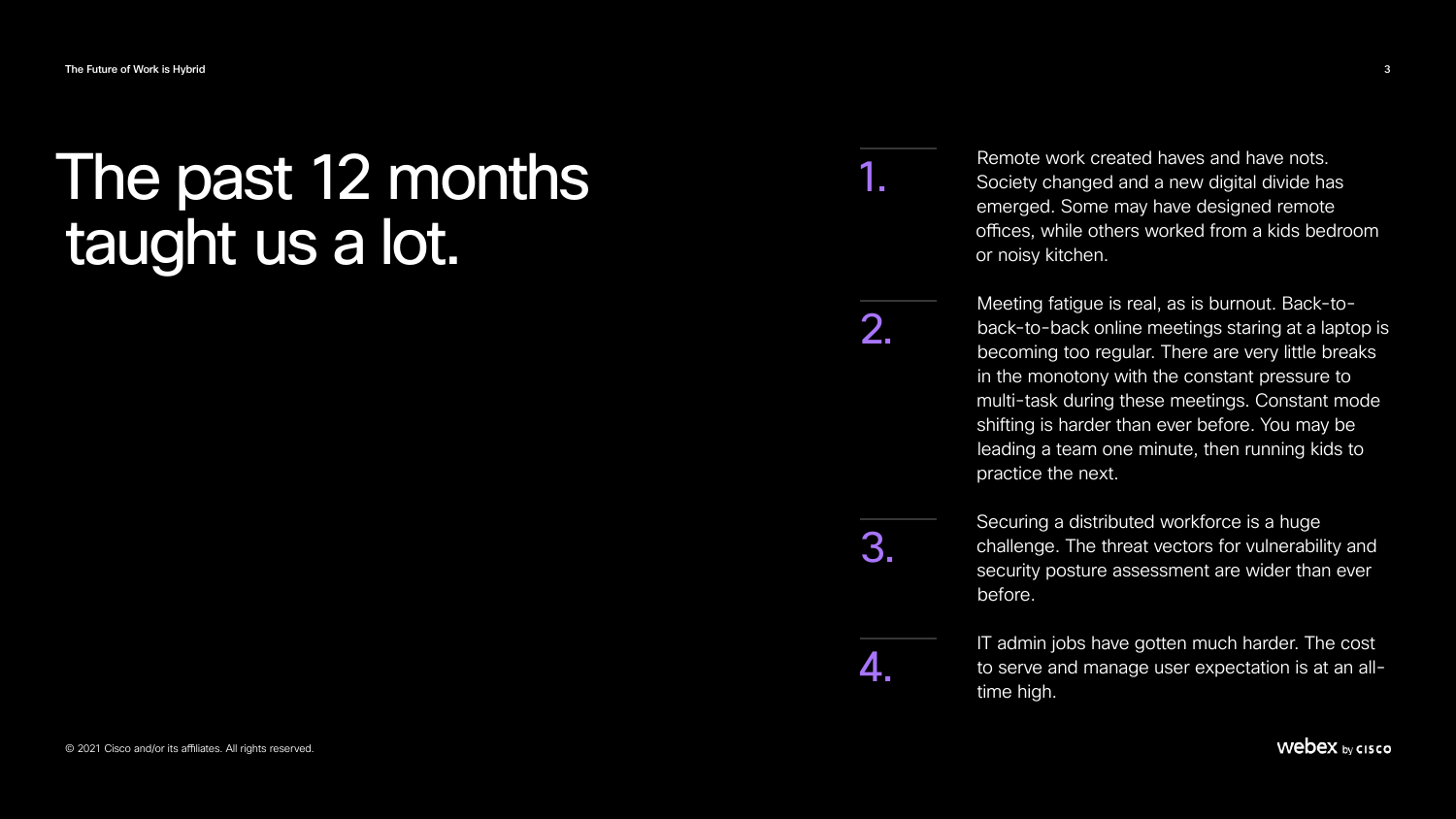### As we emerge from a disruptive year, organizations are now looking to pivot out of remote work as a necessity, and move to a world of hybrid work by design.

#### Wave 3: Post-pandemic

Research now identifies 98% of all meetings have at least one remote participant (2020 Dimensional [Research](https://www.cisco.com/c/en/us/products/collaboration-endpoints/workforce-survey-2020.html)). This means that companies can't afford for any employee to feel excluded and not have an equal voice. Office spaces and tools will need to be approached in a completely different way. Companies must provide flexibility to work from home, the office, or anywhere in between. Safety in the office, and collaboration technology in every office space, must become the norm. Being able to successfully run hybrid events to reach your employees, customers and prospects will be paramount. And in this new wave, it all needs to focus on well-being and security.

#### Webex by cisco









#### Wave 1: Pre-pandemic

Work was a place you went to physically. Collaboration tools were not mainstream in all work environments. Only 8% of all meetings included remote participants (2020 Dimensional [Research](https://www.cisco.com/c/en/us/products/collaboration-endpoints/workforce-survey-2020.html)). Townhalls, training, and events were all in-person. And while we saw more users embracing video conferencing and remote work, it was still not mainstream. So offices and technology could never adapt to provide truly inclusive experiences for remote workstyles.

#### Wave 2: During the pandemic

When COVID hit, we focused on business continuity. Remote work become the norm nearly overnight. Townhall, training, events, and team meetings were all virtual. It became clear employees could be just as, or even more, productive remotely than when they were in the office. But it came at a cost, video fatigue and burnout crept in quickly. Working in our new environments with some good enough tools helped us get through it, but it proved to be a choppy experience.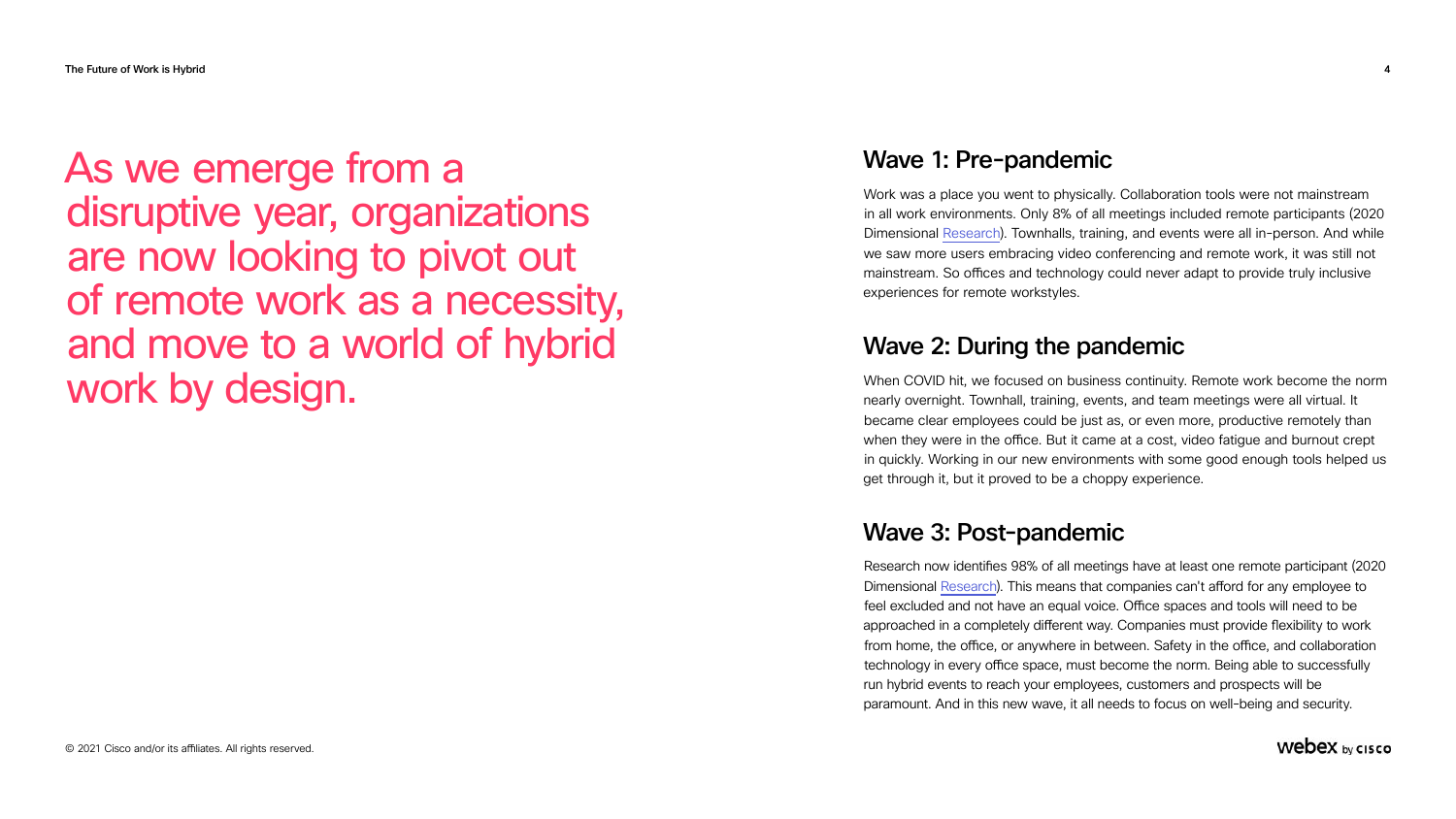### Through recent independent research, we are seeing important trends emerge:

of people either do not want to go back to the office at all, or would prefer a hybrid schedule (2021 The Harvard Gazette, [Research\)](https://news.harvard.edu/gazette/story/2021/03/survey-reveals-what-worked-about-online-work/)

of those who have been working from home recently say they are now using workplace collaboration tools more than they were a year ago ([Forbes](https://www.forbes.com/sites/surveymonkey/2021/03/23/remote-work-is-here-to-stay-but-the-future-is-hybrid/?sh=405efefedb66), 2021)

By 2024, in-person meetings will account for just 25% of enterprise meetings, a drop from 60% prior to the pandemic [\(Gartner](https://www.gartner.com/en/newsroom/press-releases/2020-06-02-gartner-says-worldwide-end-user-spending-on-cloud-based-web-conferencing-solutions-will-grow-nearly-25-percent-in-2020), 2020)

of executives expect to make changes to their real estate strategy in next 12 months ([PWC](https://www.pwc.com/us/en/library/covid-19/us-remote-work-survey.html), 2021)

of the workforce wants changes to make work environments safer (2020 Dimensional [Research\)](https://www.cisco.com/c/en/us/products/collaboration-endpoints/workforce-survey-2020.html)

Webex by cisco

81%

58%

25%

87%

97%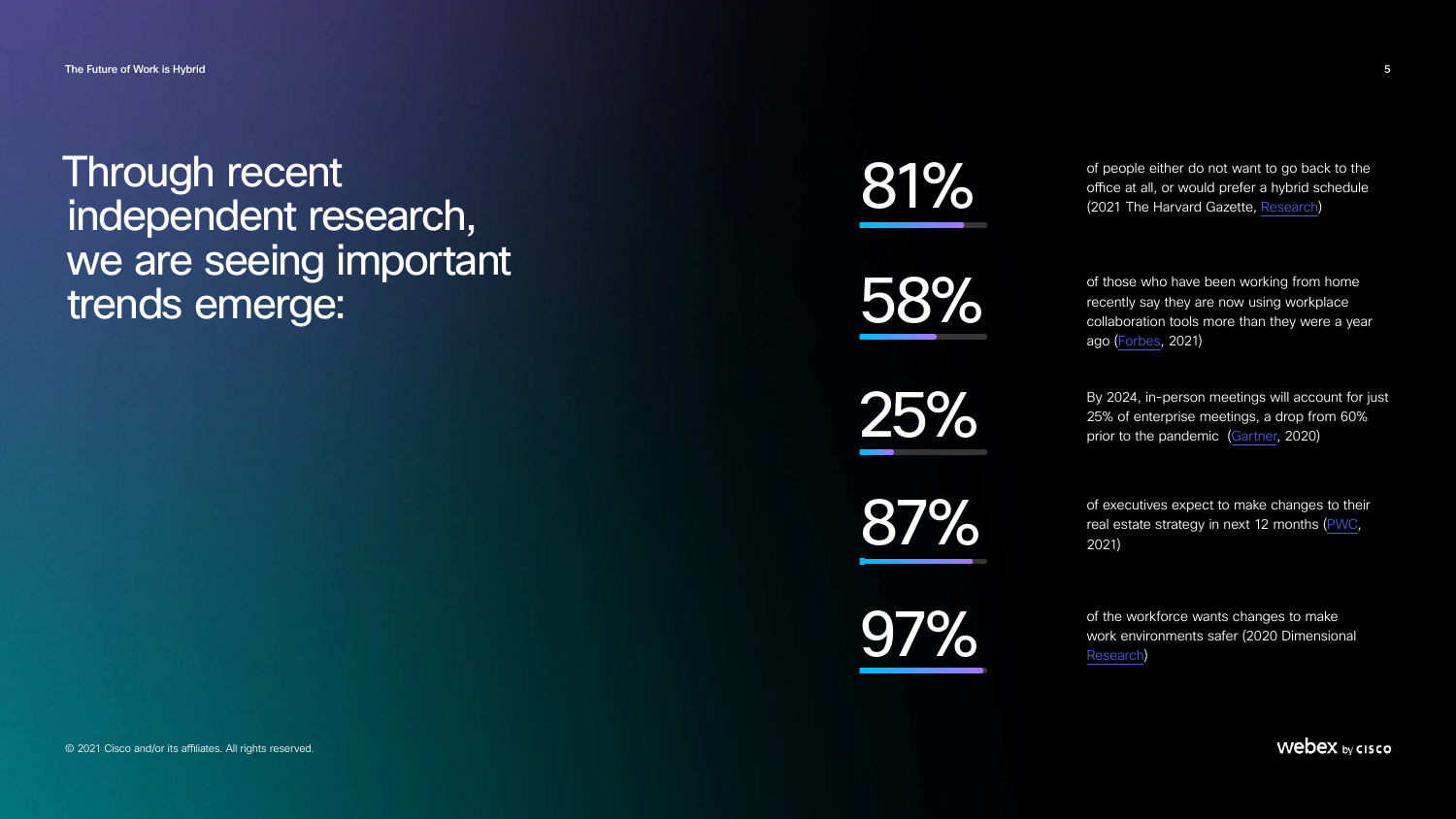#### Strategic investment in the future of hybrid work is a must.

But what does it mean? Hybrid work isn't just about location. It's also about people, culture, safety, security and unlocking new opportunities.

When you work in a mixed mode – you need technology to be adaptable and flexible for any role, working style, device, and geography. You need solutions that bring the best of remote work and in-person work together so everyone has an equal voice.

We are now at an inflection point in the next phase of work, where critical decisions must be made. And while settling for "good enough" collaboration solutions might have helped you deal with remote work before 2021, you can't settle for a lower quality, fragmented, unsecure collaboration experience in this hybrid world. The time act is now.

Webex by cisco

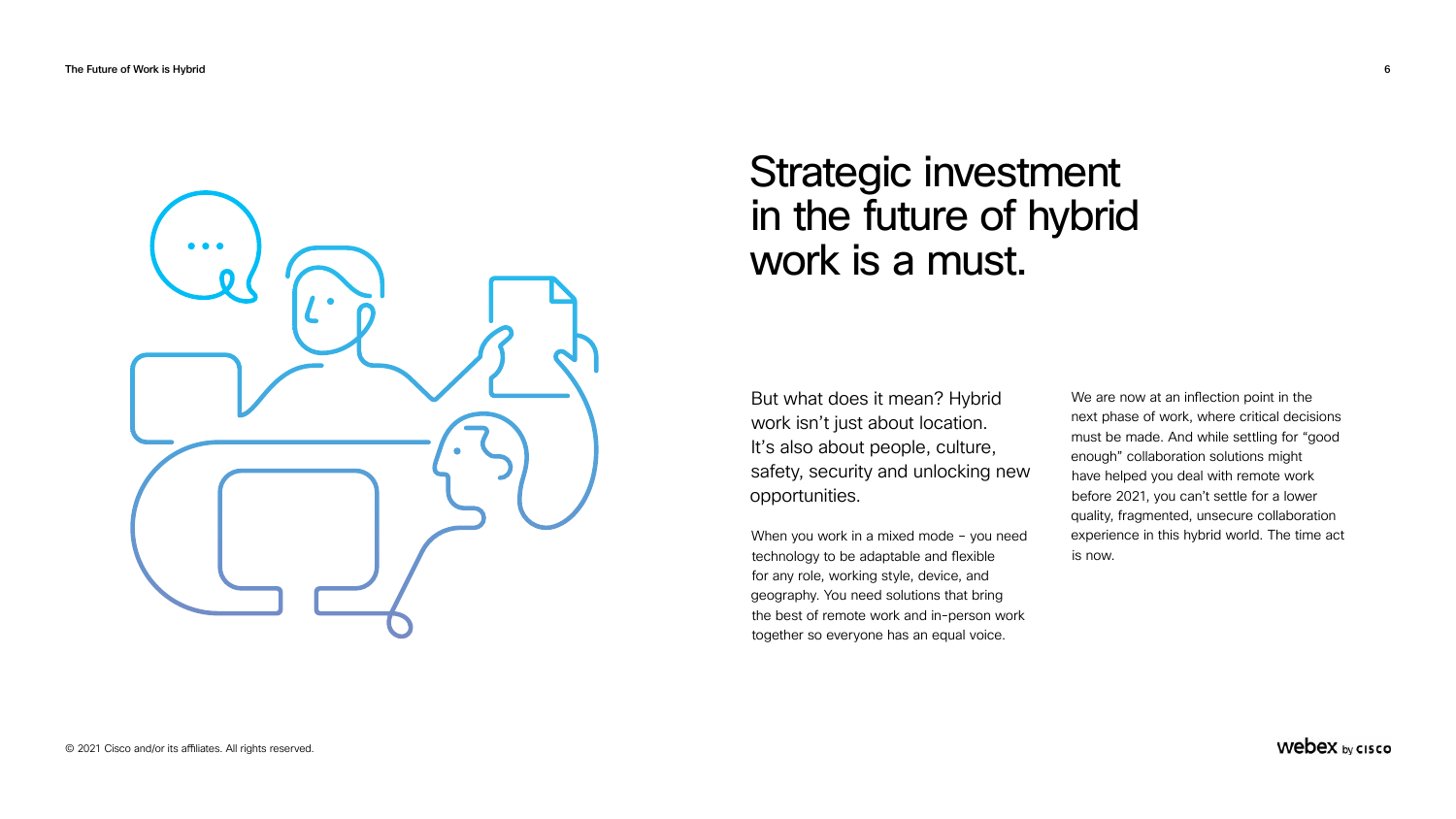With a more dispersed workforce, questions arise for various teams around how to enable this new world of work:



Company and team leaders are asking "How do I enable my remote workers to do secure hybrid work while feeling like they are treated the same?"

 The tools employees have access to need to sustain and build culture, create team engagement, broaden talent acquisition, and enable employee well-being.

Corporate real estate or facility teams are trying to quickly answer and execute on "How do I enable a safe return to the office and create workspaces for all types of workers?"

Solving for this means using your office spaces to support a mix of hot-desk, huddle, and meeting rooms while ensuring safety and cleanliness in the office. They also need to understand space utilization to make effective decisions now and in the future.

For people managers and HR, the main question is "How do I lead with empathy and care for my employees?"

They need to enable flexibly, ensure everyone feels included, create easy connections, and remove video and work fatigue so employees can be at their best.



|   | IT professionals are wondering: "How can  |
|---|-------------------------------------------|
| W | I manage and troubleshoot my hybrid work  |
|   | environments, while ensuring security and |
|   | privacy?                                  |

 The tools they deploy need to be easy to scale and must manage collaboration needs while providing real-time insights to quickly solve issues.

"If an office is the 'glue,' and processes and systems don't adapt for a remote workforce, remote team members will not feel included and will face constant communication barriers. This will make it harder for them to perform at the same level as their inoffice peers." "We must ensure a level playing field for all team members, regardless of their physical location. There cannot be a twoclass system—those in the room being first-class and those on **[Wired](https://www.wired.com/story/hybrid-remote-work-offers-the-worst-of-both-worlds/)** The Future of Work is Hybrid 7

the phone being second-class."

<u>[Forbes](https://www.forbes.com/sites/jackkelly/2021/02/22/the-hybrid-model-of-working-remotely-and-in-the-office-could-create-big-expenses-for-companies-and-give-rise-to-two-classes-of-employees/?sh=28c1aff01bde)</u>

### Good enough simply isn't enough

$$
\begin{matrix} 8 \\ 8 \end{matrix}
$$

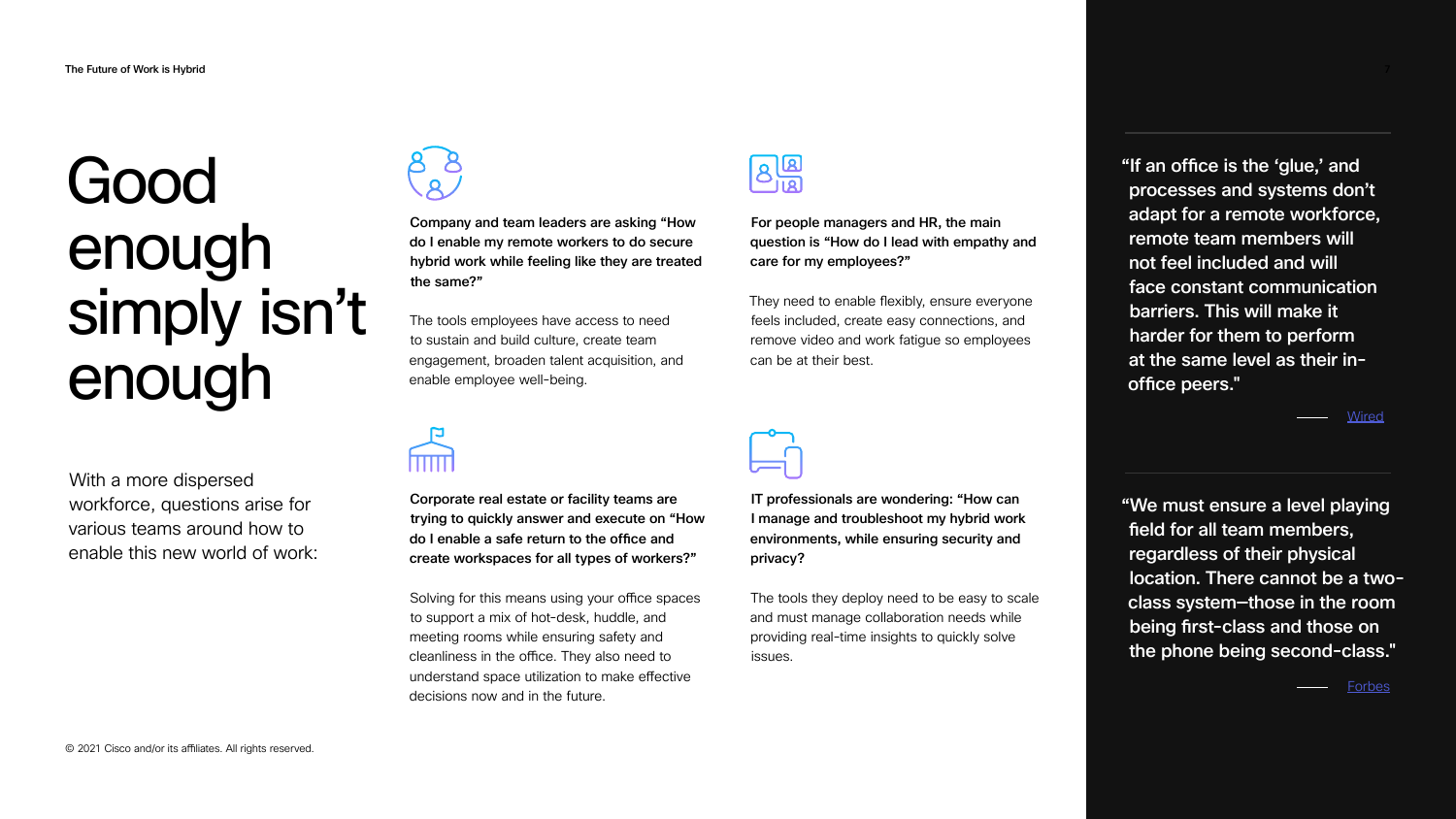### So how do we draw from the lessons the pandemic taught us about the critical needs of employee experience and well-being to successfully embrace hybrid work?

To truly deliver on this, your collaboration solutions must be: Hybrid work solutions need the adaptability to accommodate every collaboration use case and communication mode. For both internal and external participants, including guests and customers. And it should integrate with any application.

#### **Inclusive**

Your solution should provide equal experiences for everyone. That means it should allow people to communicate regardless of their native language or location. It should also allow people to easily communicate in non-verbal ways. And it should allow everyone in a hybrid meeting to feel like an equal participant – so when you're remote you don't feel left out of the discussion just because you're not there.



#### **Supportive**

With hybrid work, your risk surface expands - more work locations and connections, more devices, more communications, more content. You need the utmost security and privacy, without compromising simplicity and employee efficiency.



Organizations need to show empathy for their employees that may be fatigued by working virtually but are understandably anxious about returning to the office. Individuals and teams need to set and achieve goals for their meetings, understand work-life integration, and manage their most precious asset – time.

#### **Secure**

#### Flexible

#### Managed

© 2021 Cisco and/or its affiliates. All rights reserved.



It should be easy to provision users and devices, monitor, and observe insights to help you ensure the best experience for your users – wherever they are working from.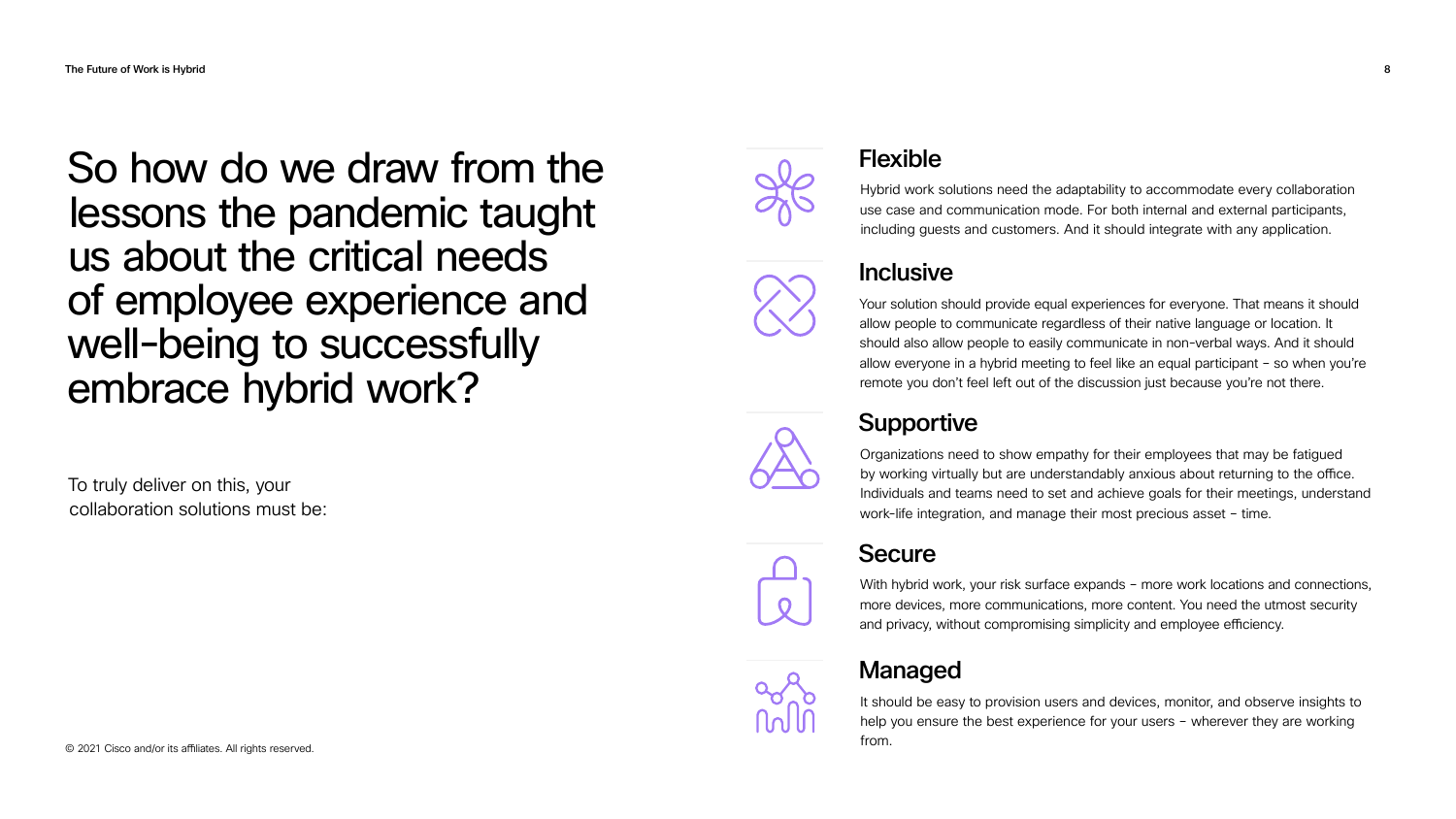# Exploring the Five Essential Elements of Hybrid Work

The Future of Work is Hybrid 9

© 2021 Cisco and/or its affiliates. All rights reserved.

Webex by cisco

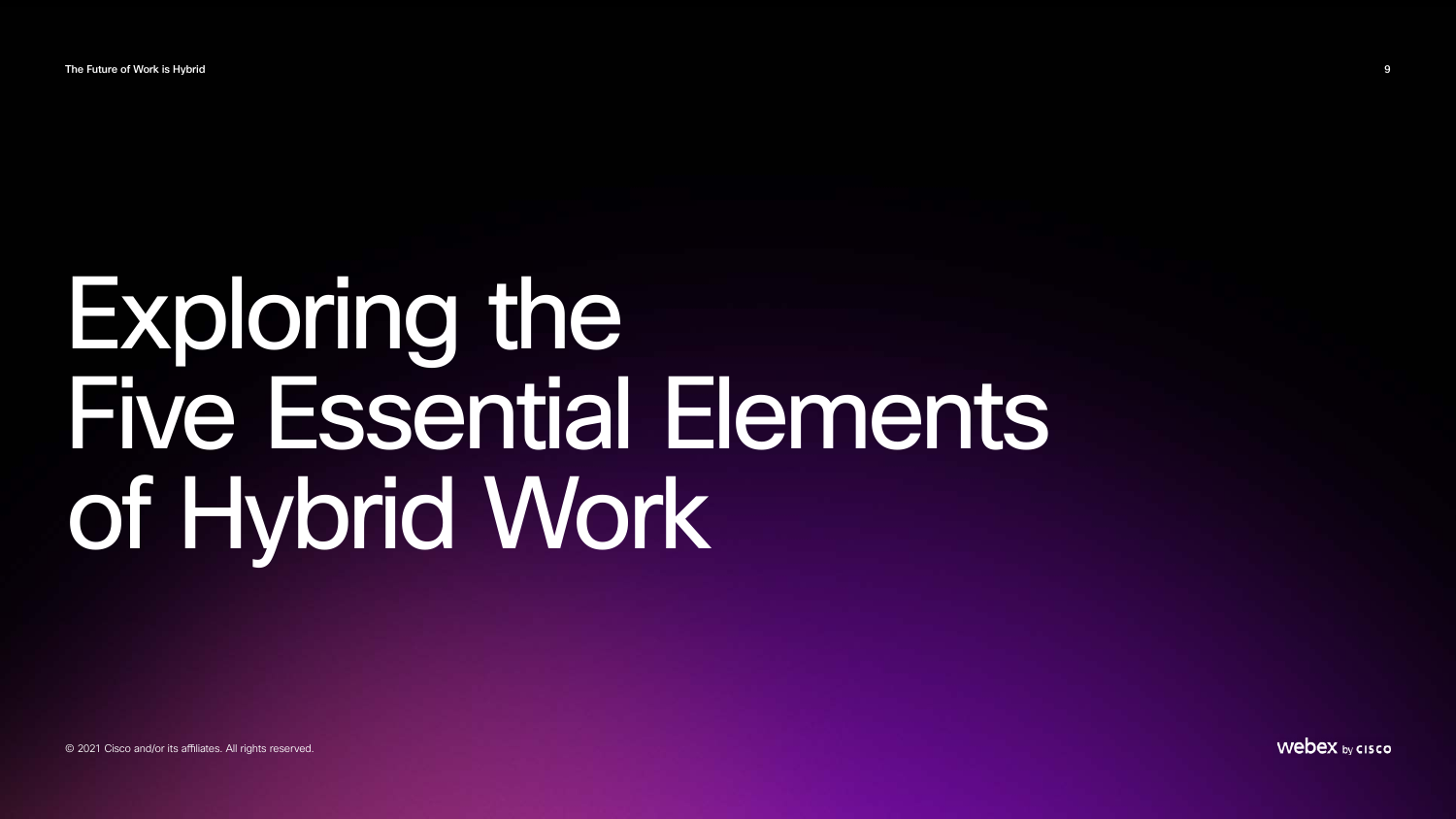

### How does Webex solve for hybrid work?

This unprecedented shift in the way we work requires new types of hybrid work solutions. We've identified five solution characteristics that will be critical for organizations to consider as they venture into this uncharted territory of hybrid work.

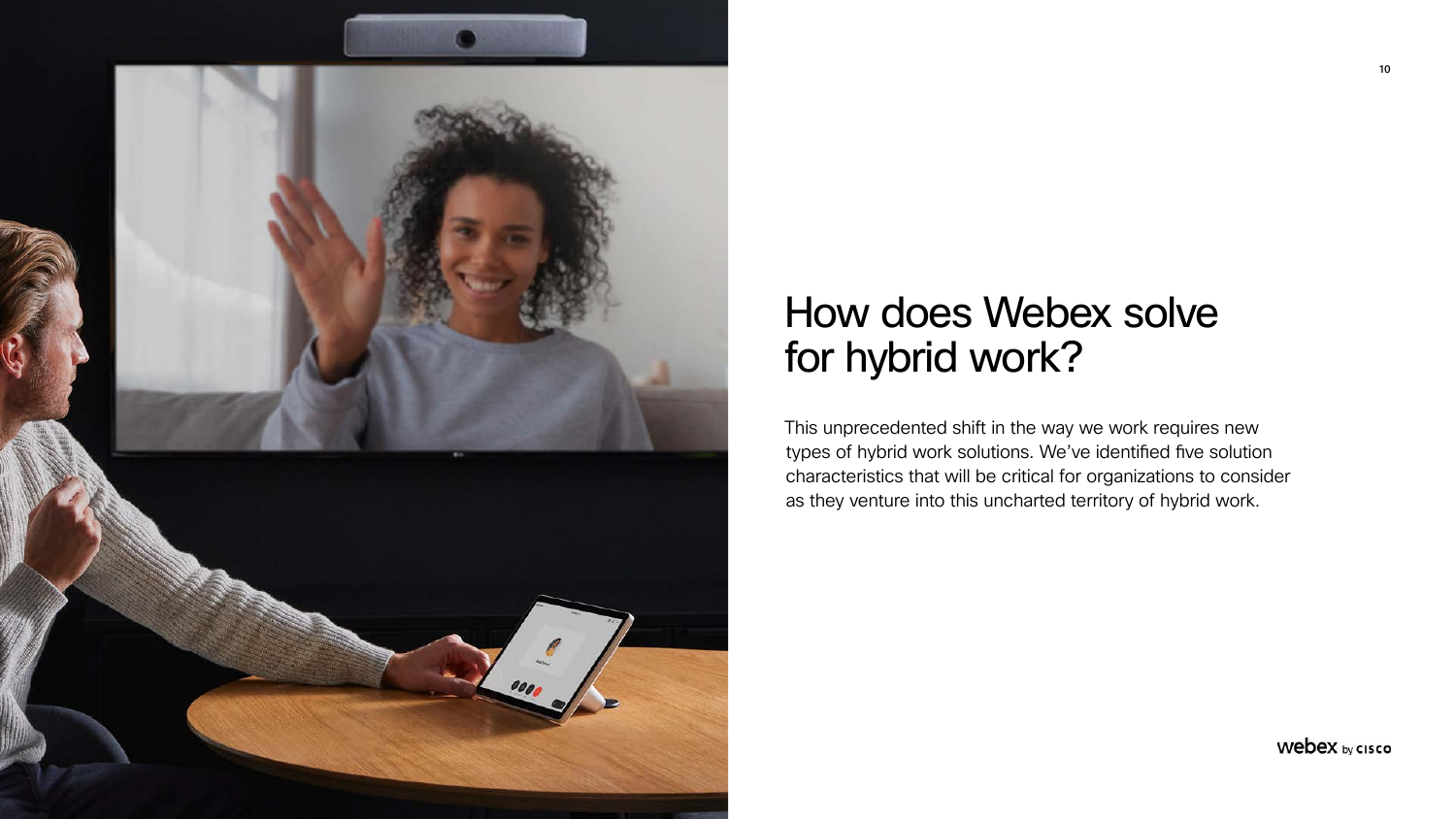### Hybrid work must be flexible

#### Your solution should adapt to any work style, role, and environment.

For example, your solution should support any kind of communication – from a phone call to the largest meeting. It should work well for any role or function in your company. It should let you work with people inside and outside your company, seamlessly. And it should let you work within the tools you want to use.

#### The Webex Advantage

- A single, integrated app for calling, meetings, and messaging
- Industry-first integrated end-toend event experience at scale supporting physical, virtual and hybrid events for up to 100K attendees
- Seamless transition between office and remote work
- Easily escalate calls to full-fledge meetings
- Solutions for desk and field workers
- Planned and spontaneous for sync and async communication
- Integrated with all your apps
- Open ecosystem to interop with other collaboration services with bi-directional integration, so you can continue to leverage the tools you love

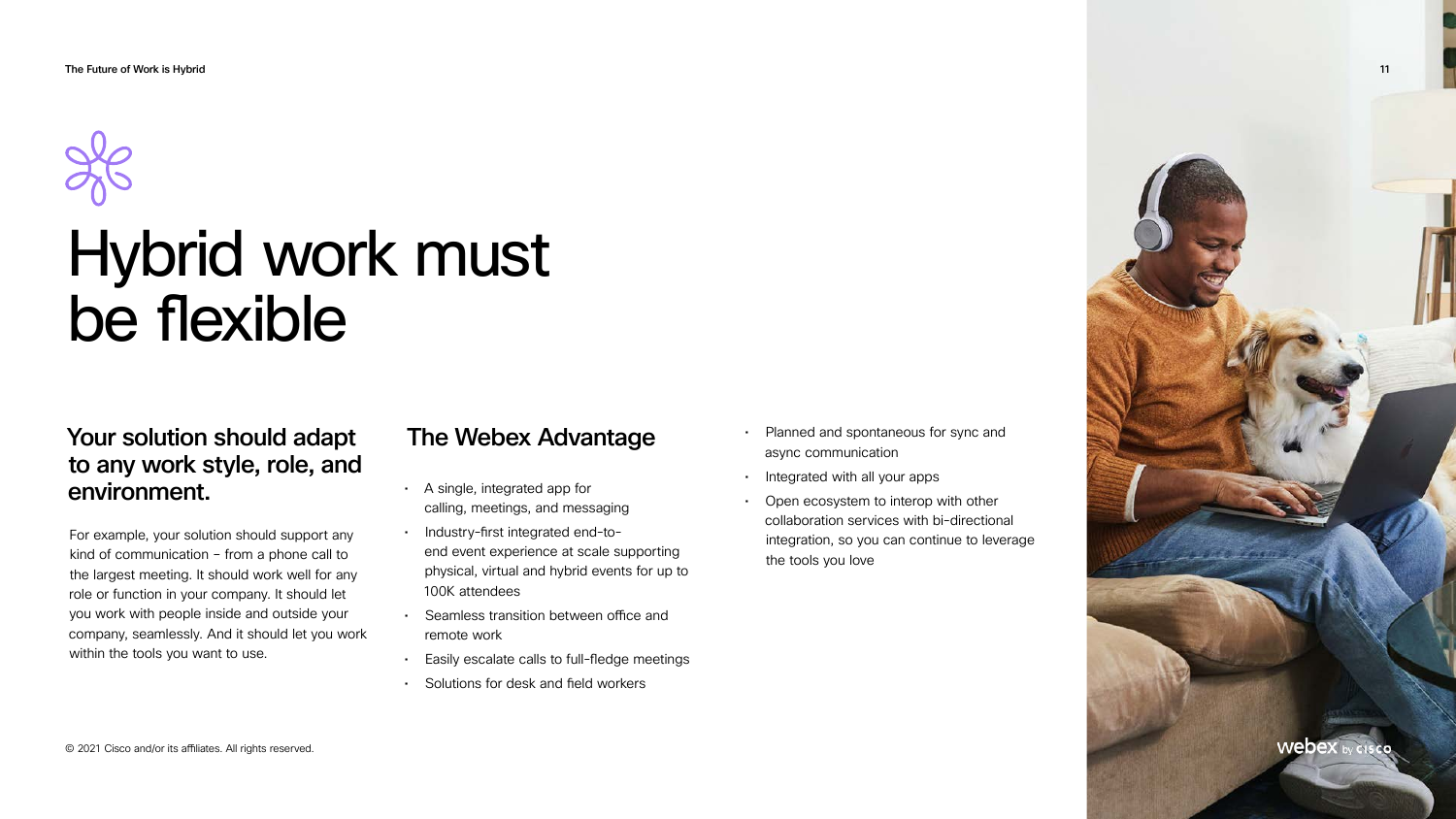#### Inclusivity is a core value for Cisco – our mission is to Power an Inclusive Future for All.

We want to make sure that everyone is engaged and no one feels left out. Your solution should provide equal experiences for everyone. That means it should allow people to communicate regardless of their native language or location. It should allow people to easily communicate in non-verbal ways. And it should allow everyone in a hybrid meeting to feel like an

equal participant – so when you're remote you don't feel left out of the discussion just because you're not there.

#### The Webex Advantage

#### Everyone has a voice and language should never be a barrier to

- **Eliminate distractions with Webex** background noise removal and speech enhancement. My Voice Only is a Webex feature that eliminates not only various background noises (anything from lawn mowers to blenders and vacuum cleaners), but also eliminates background talkers and enhances your voice. That way you can always be heard, even if you are in an open or noisy place
- **Be seen and heard** (not just an avatar) even when joining from a poor network. With Webex AVI intelligent frame rate adaption,
- Webex enables real-time translation for English and 11 languages to over 100+ languages (at an additional cost)
- Gesture recognition makes you an active participant without speaking a word. Webex captures your physical gestures to provide

feedback immediately during live meetings without interrupting the speaker

#### Professional quality creates a firstclass participant experience for everyone

### Hybrid work must be inclusive

even remote participants with poor networks will benefit from the best quality experience so they can be fully seen and heard

#### Engaging and immersive experiences at home or the office

- The Integrated audience engagement platform works across all collaboration experiences with Slido. Create conversations, not lectures. Interact and engage your audience dynamic with integrated polling/ Q&A, quizzes, word clouds, and more.
- Choose what you see on the screen with custom layouts and more options to focus on the people or content that matter most to you.
- **Background blur** or replacement works across any device or operating system to enable privacy
- Create more engaging presentations, just like you do in-person. Webex immersive share allows you to place yourself in front of any content that you share, bringing you closer to your audience
- See how Webex delivers inclusive experiences so everyone can have a voice video

#### Webex by cisco

The Future of Work is Hybrid 12



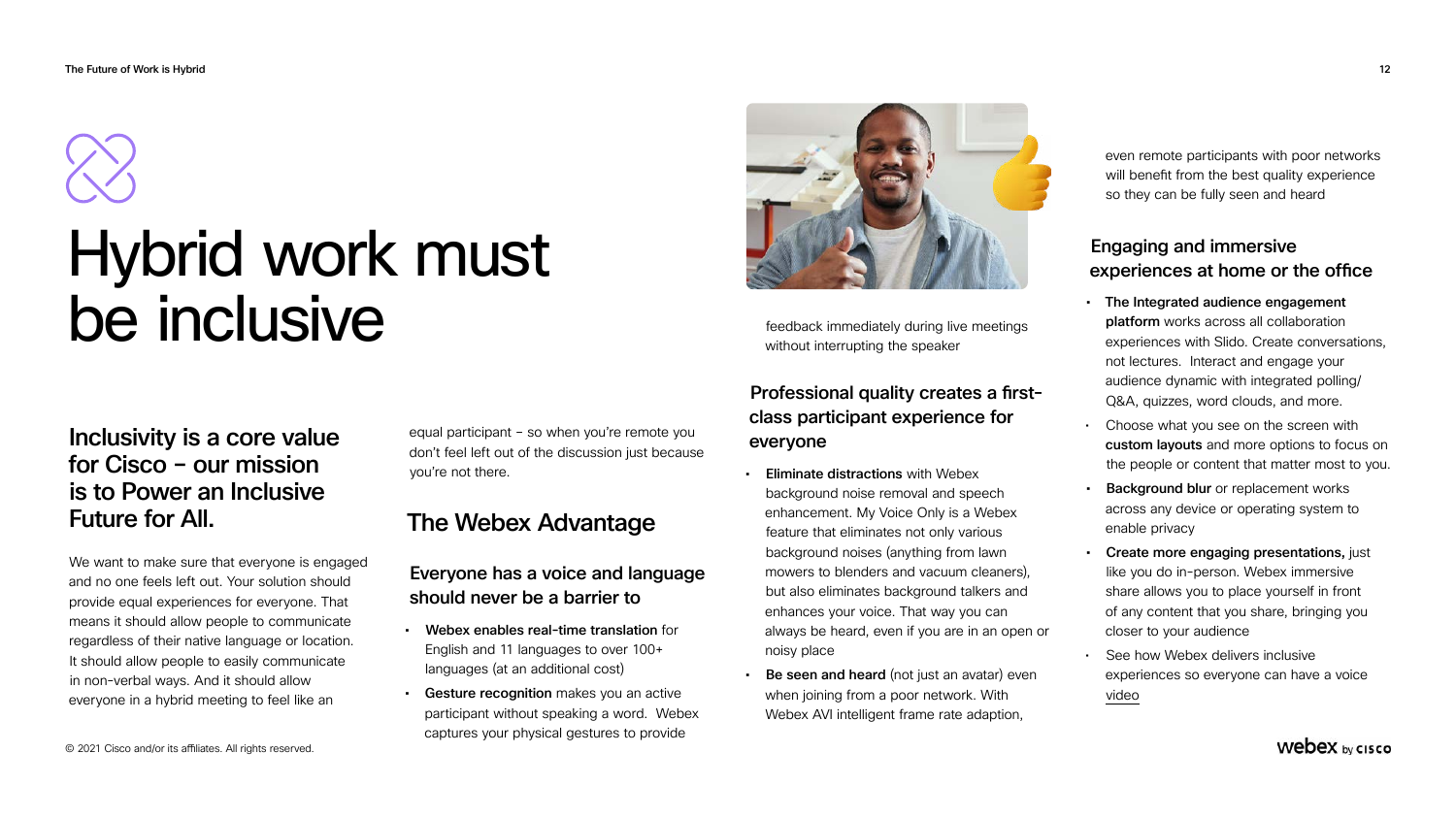#### Your solution should support your employees' health and well-being.

Because, if we learned one thing over this last year, it's that employees need empathy. That means your solution should provide capabilities and insights to help reduce employee fatigue and aid more focus time, while also ensuring a clean and healthy workplace.

#### The Webex Advantage

#### Promote empathic experiences and enable your people to thrive!

- People Insights by Webex provides detailed, private insights to individuals, teams and organizations to help combat common workforce fatigue and empower personal well-being, team impact, and inclusive collaboration
- Webex and Thrive Global have announced a new partnership to bring research-backed science into practice. This incorporates

The Future of Work is Hybrid 13 Webex by cisco





### Hybrid work must be supportive

well-being into systems and tools to better enable the practices of organizations as they move to support a hybrid workforce. Having Thrive Resets as part of Webex allows individuals to course-correct and lower stress in just 60 seconds before, during, or after a meeting so we can prevent stress from becoming cumulative and lead to burnout. The integration into Webex also means a bot can send a direct message to workers to check if they'd like to take a short break. Cisco is also founding partner for Thrive Calls. Similar to Thrive Reset in Webex meetings and messaging, Thrive Calls applies the same  $concept - but via voice - to contact center$ agents.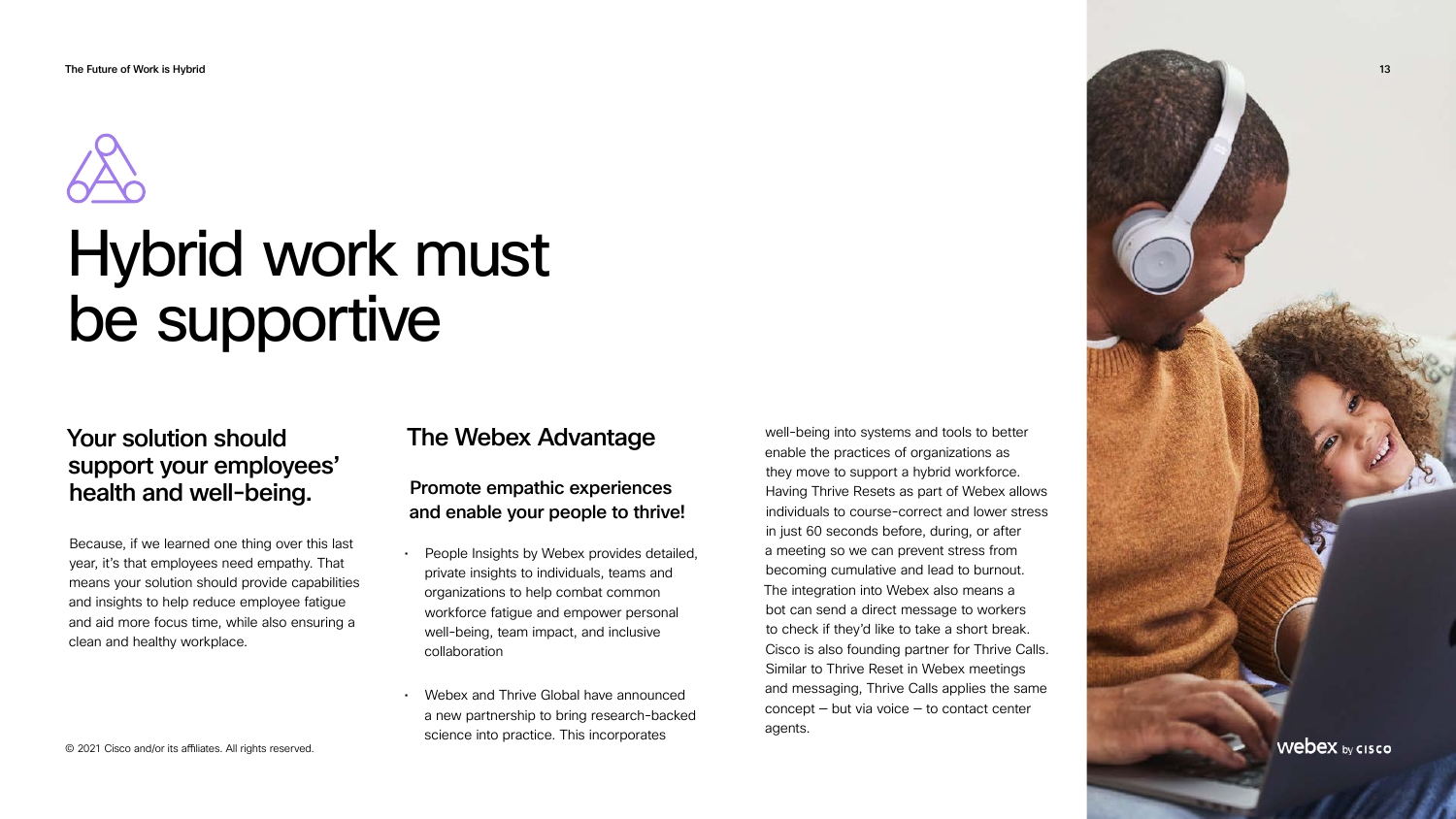#### Enhance office safety

- Touchless meeting experience (joining, sharing, calling, intelligent room booking)
- Virtual reception check-in
- Cleaning notifications
- People count alerts
- Wayfinding
- Hot-desking
- Digital signage
- Occupancy rate
- Smart collaboration devices designed for every workspace and workstyle to include remote participants in every space.
	- a. Desk Series
	- b. Room Series
	- c. Board Series

It's not just about driving productivity. Productivity is a derived outcome of health and well-being. They're two sides of the same coin.

- Eliminate meeting and video fatigue with purpose-built devices and camera intelligence. See the Webex devices designed for engaging home office experiences - ([Link to video\)](https://www.youtube.com/watch?v=TFdvWNhnllI)
- Integrated with other Cisco solutions for safety
- Monitor people density throughout the building - Leveraging Cisco DNA Spaces and Meraki let you offer rich location-based services that you can integrate with any custom HR approach you want to establish

#### Promotes empathetic experiences in a hybrid culture

• People Insights: personal, team and organizational insights support well-being

#### Safe Return to Office

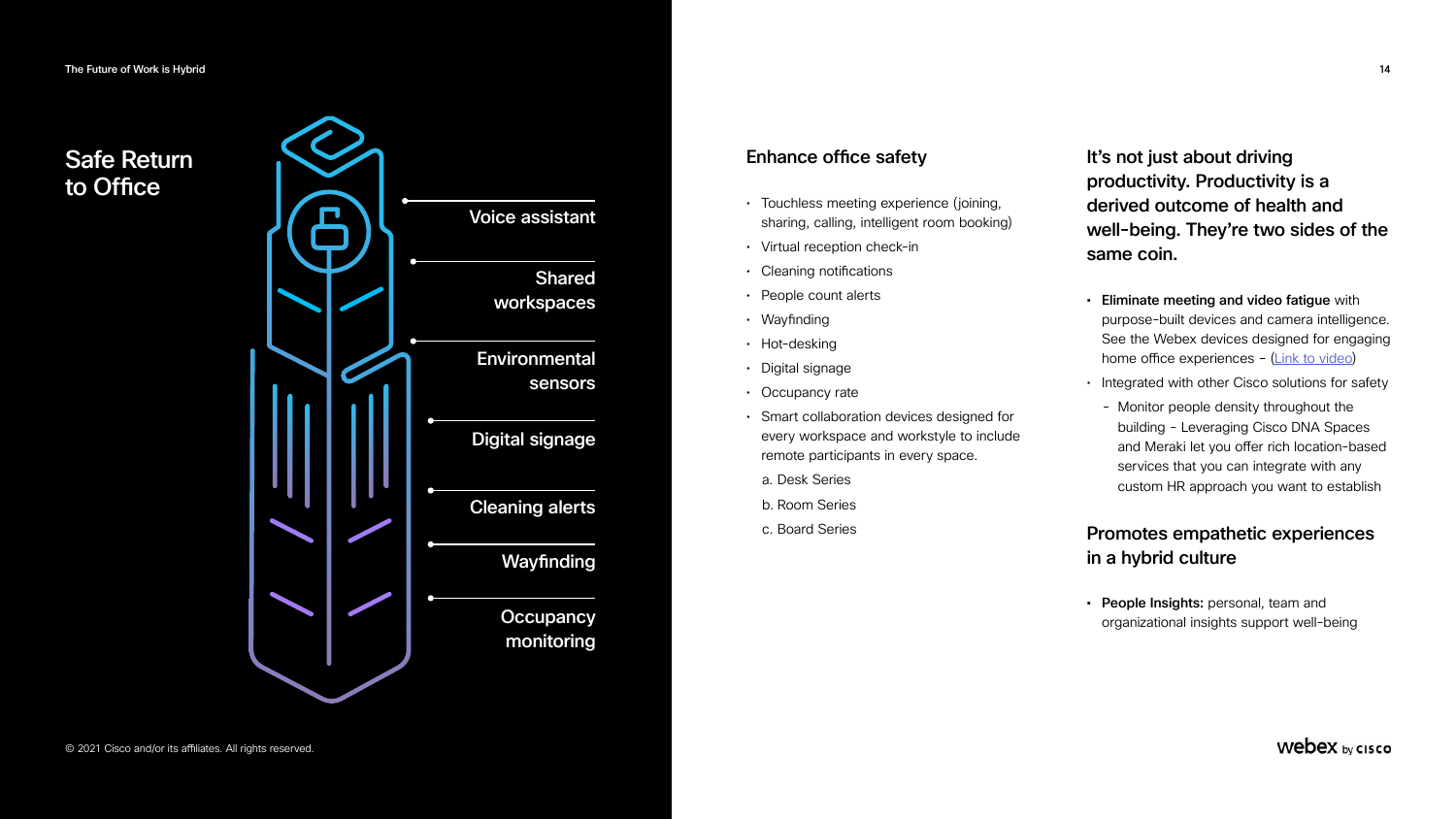#### Secure by design. Private by default.

With people working from everywhere, your risk surface has expanded, and threats everywhere are increasing. That means your solution should have security built in, not bolted on. It can't be an afterthought. Cisco has always been known for security and your solution should honor an individual's privacy by default.

#### The Webex Advantage

**Zero trust security authenticates users,** room devices and compliance. Our approach is based on standards that not only encrypt meeting content end-to-end, but also verify the identities of each participant. We are also extending it to cover all devices, conference rooms or apps on mobile phones or laptops

Cisco has always been known for security. Your solution should also be private by default. At Webex, we believe privacy is a basic human right. Systems that honor an individual's privacy are what actually builds trust in the system.

End to End identify (E2E) keeps your conversations confidential. This is crucial because you need to have confidence that who you are talking to is who they say they are and that no one has tampered with that identity or is an impersonator. This is done thru a trusted certificate authority similar to how ecommerce and secure content is served via browsers. Attendees will get verified. In addition, validating this security code also provides non-repudiation because it is based on the MLS cryptographic state of the meeting with keys and certificates to match identity

#### Real-time data loss prevention

(DLP) for collaboration is an industry first. With Real Time DLP, you can prohibit classified content from being stored in the cloud rather than redacting or deleting content after it is posted. We not only built this feature for security administrators but also use it to guide users in best practices by providing in-app messaging if their content violates company policies.

#### Data sovereignty and compliance

for our global network and datacenters are designed for real-time media, with the scale and reach needed for all organizations large and small. Webex supports localization to meet with

regional compliance needs for the EU, India and Canada. And we are continuing to expand with data centers in Frankfurt, Mumbai and Montreal.



Webex by cisco



# Hybrid work must be secure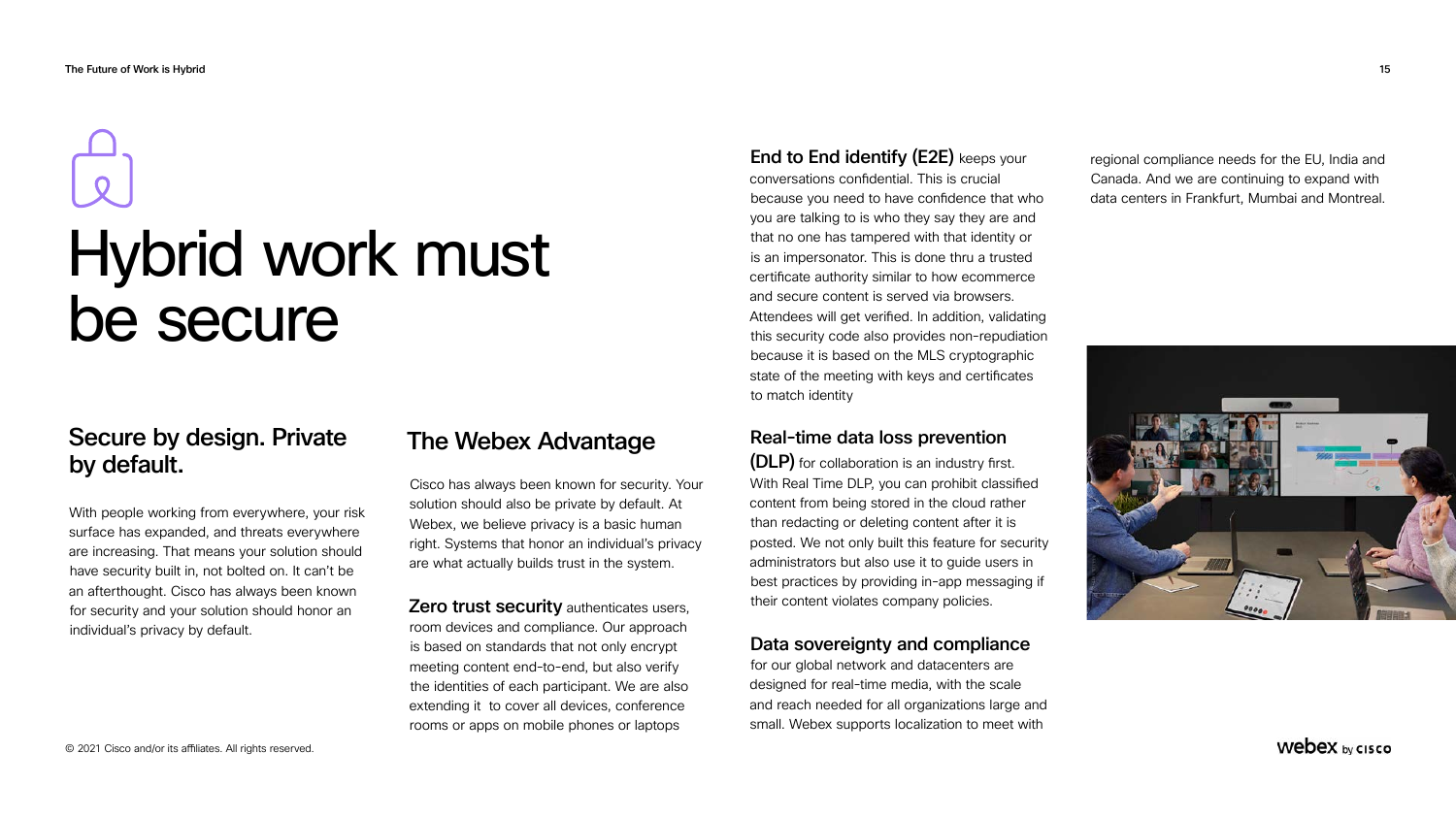With hybrid work, IT needs to manage performance and quality for people working from anywhere.

. Expectations have never been higher, because video is now required for every meeting. That means your solution should enable frictionless administration of the entire environment – software, hardware, and facilities. It should provide real-time insights to help you ensure the best user experience no matter where your

## 

## Hybrid work must be managed

users are. Your solution should be built on a modern cloud infrastructure that's optimized for the media and bandwidth demands of hybrid work.

#### The Webex Advantage

- Single pane of glass for administration
	- Manage all your collaboration software and devices directly from the Control Hub with real-time experience management and historical data for facilities and experience management
- Ease of provisioning and deployment
- Media-optimized cloud with global reach
	- **Global Web Cloud optimizes real** time media access in 23 data centers. Including new locations in Mumbai, Frankfurt and Montreal and over 100 peering connections globally
- Real time analytics and end-to-end troubleshooting troubleshooting capabilities supported across calling, meeting and devices
- One collaboration tool to manage calling, meeting, messaging, devices
- Integrated calling plan services on webex.com with easy provision and buy PSTN
- Webex devices, which are designed for where your employees work and how they like to collaborate, are easy to deploy and manage at scale. [Take a look at our](https://www.webex.com/video-conference-equipment.html)  [comprehensive and award-wining devices](https://www.webex.com/video-conference-equipment.html) to decide which are right for your organization.

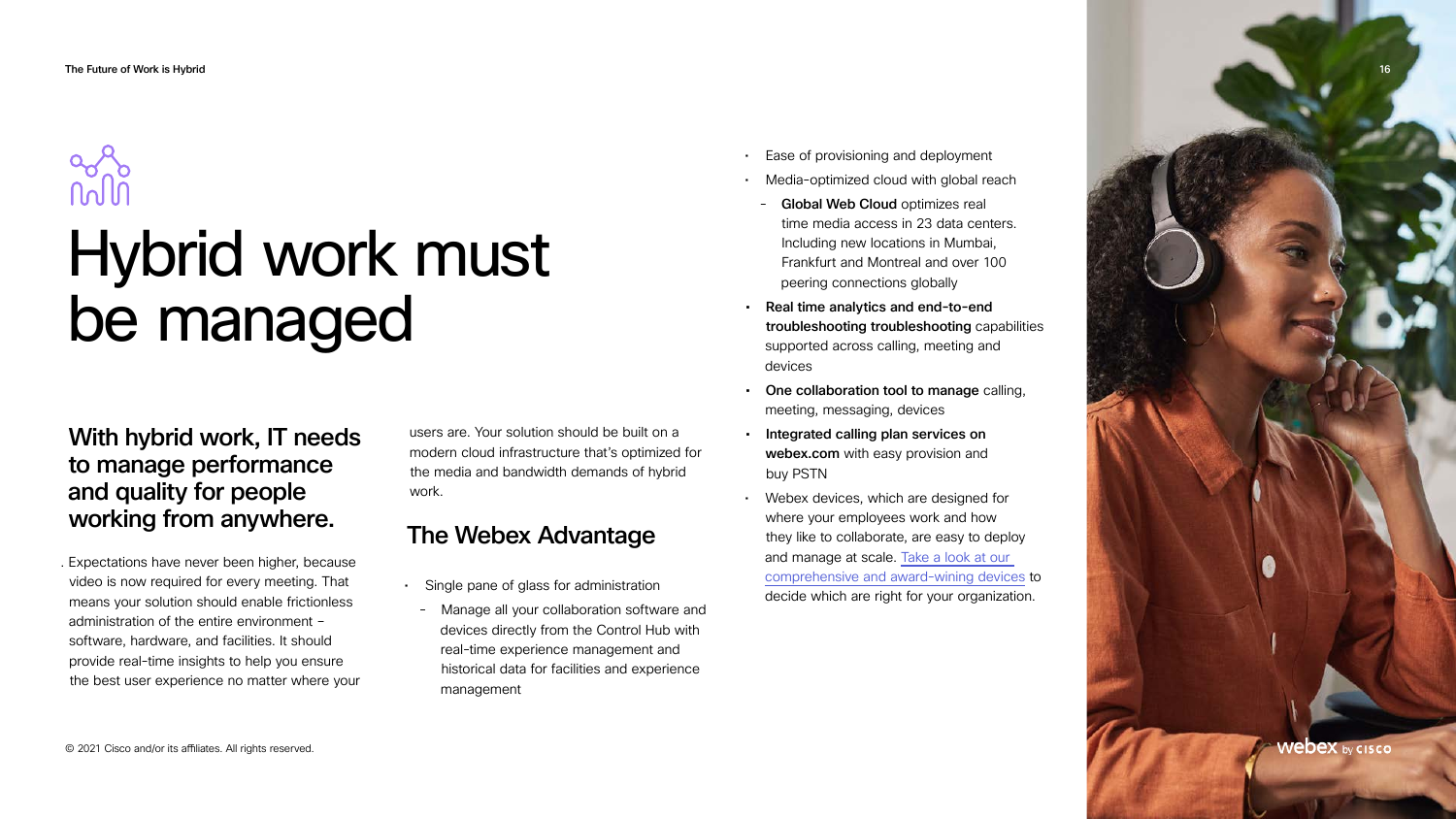# Cisco Webex: leading the way for hybrid work innovation

The Future of Work is Hybrid 17

© 2021 Cisco and/or its affiliates. All rights reserved.

Webex by cisco

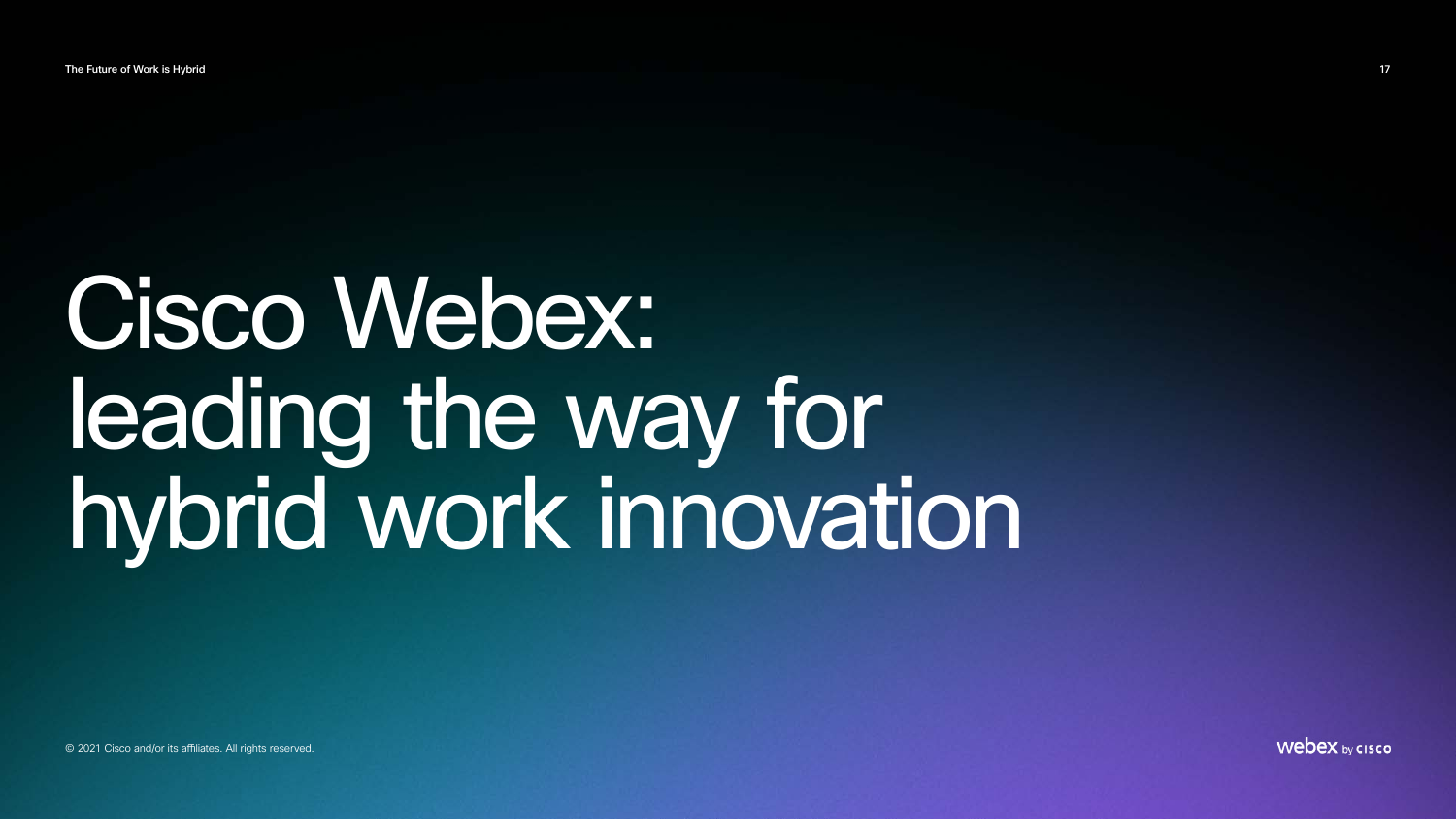Webex offers the industry's most complete solution for hybrid work. We have the vision and technology containing each key attributes that hybrid work requires–flexibility, inclusivity, support, security, and management.

We're committed to innovation velocity. Over the past nine months, we've brought 800+ new innovations to market and acquired three companies to help elevate our customers' experiences. Most recently, we announced our intent to acquire the event platform Socio, as the future of events is going hybrid too. We've even invested over \$1B in artificial intelligence technology acquisitions and organic innovations over the past several years.

Our customers are recognizing our commitment to innovation and quality. For example, we prioritized audio and video quality. Our background noise removal feature has now eliminated over 30 billion minutes of low-quality background noise from meetings. And our Net Promoter Score (NPS) has increased by 14 points, now at an all-time high.

But we are not done yet...

# **800**

#### Getting hybrid work right will require leadership, culture, a people-first mindset, and the right technology to make the experience seamless.

There's simply no one better equipped to do this than Cisco.

new innovations to market

Webex by cisco

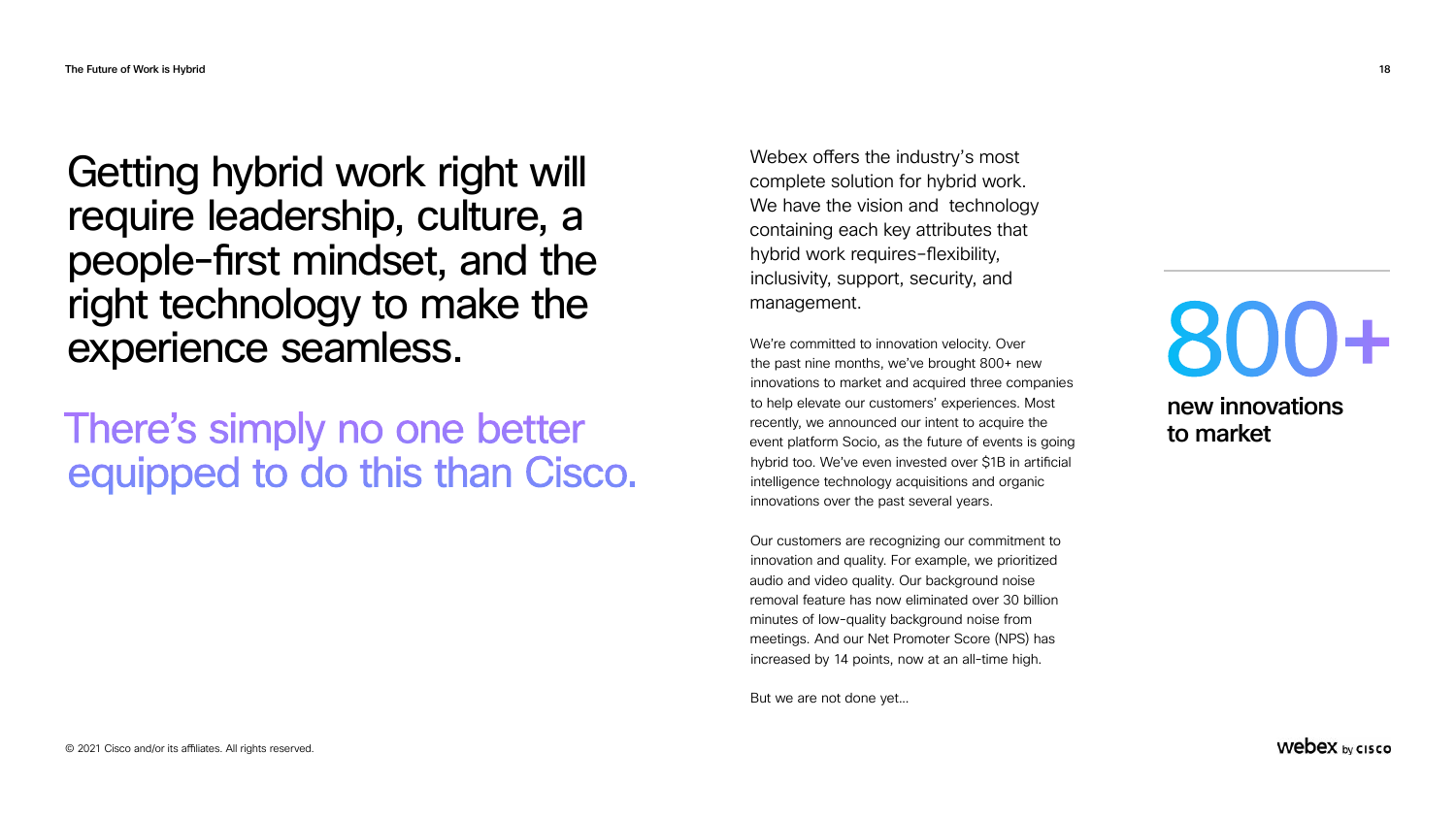## The Webex Suite

#### The first best-of-breed suite for integrated hybrid work experiences.

To help build this hybrid work framework, Cisco Webex is bringing to market the Webex Suite. This comprehensive offering brings together all your communication and collaboration needs.

It's so much more than just online meetings. Webex suite combines meetings, calling, messaging, events, polling and Q&A, all alongside the market-leading AI-based Webex Assistant, as a single cloud-based solution designed for hybrid work. If that wasn't good enough, organizations can qualify for up to a

53% discount on many Webex devices when combined with the Webex Suite. With this platform, you get a single place to manage and secure hybrid workplaces with real-time analytics and insight. See which devices are right for you [here](https://www.webex.com/video-conference-equipment.html).

The completeness of the Webex Suite and its best-of-breed capabilities mean that you won't need as many point solutions for particular functions, therefore reducing your costs. And as we continue our relentless innovation, those advancements will also be added to the Suite.

#### Why choose the Webex Suite?

- 1. The first best-of-breed suite for hybrid work.
- 2. Take away costs from your existing IT investments. You no longer need all the point solutions for each type of function; like meetings from one vendor, events from another, messaging or calling or polling from another. Instead, you get one suite that meets all your collaboration needs at one low price, giving you more value for your money.
- 3. As we continue our relentless innovation, these new capabilities and features, along with future collaboration apps, will also be added to the Suite.





#### Webex by cisco

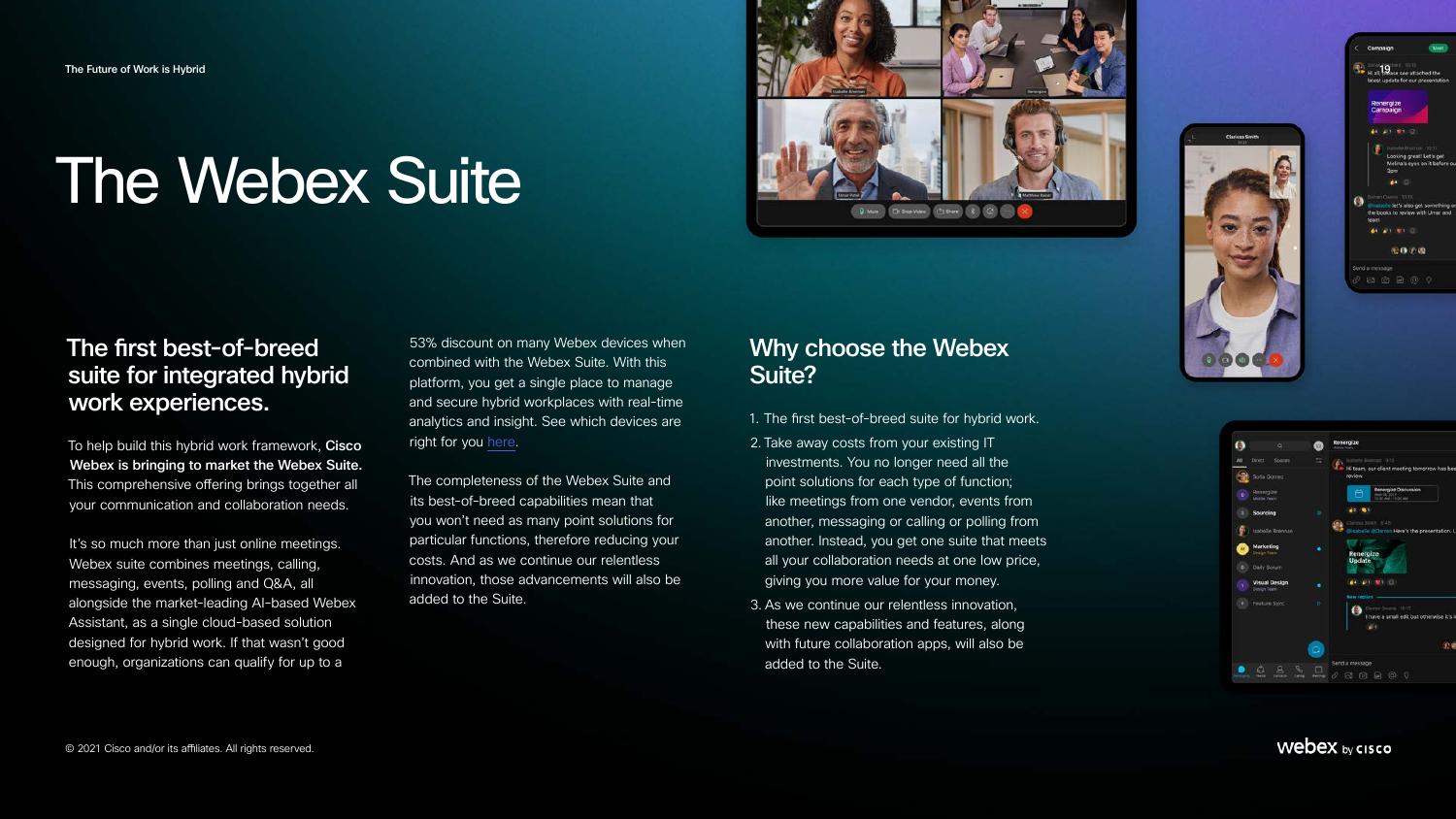39m **Calling** 

## of Fortune 500 companies

Red Dot Design Awards for video devices<sup>2</sup>

13

29 41 100m 1.5b

Times in a row as "Leader" in Gartner Magic Quadrant for Meeting Solutions<sup>1</sup>

Monthly participants

6b Monthly calls

#### **Meetings**

Global data centers

<sup>1</sup> Cisco named a leader in 2020 gartner magic quadrant for meeting solutions thirteen times in a row. Abhay Kulkarni, October 15, 2020

Webex by cisco



Calling devices shipped

Devices Platform

Invested in AI

Cloud calling users

3.2m 36k

Agents Customer enterprises

#### Contact Center

2 Red dot 2021

### Webex Webex Frusted by 85% Meetings<br>
Leadership companies 13 Meetings 650m<br>
Leadership companies **13**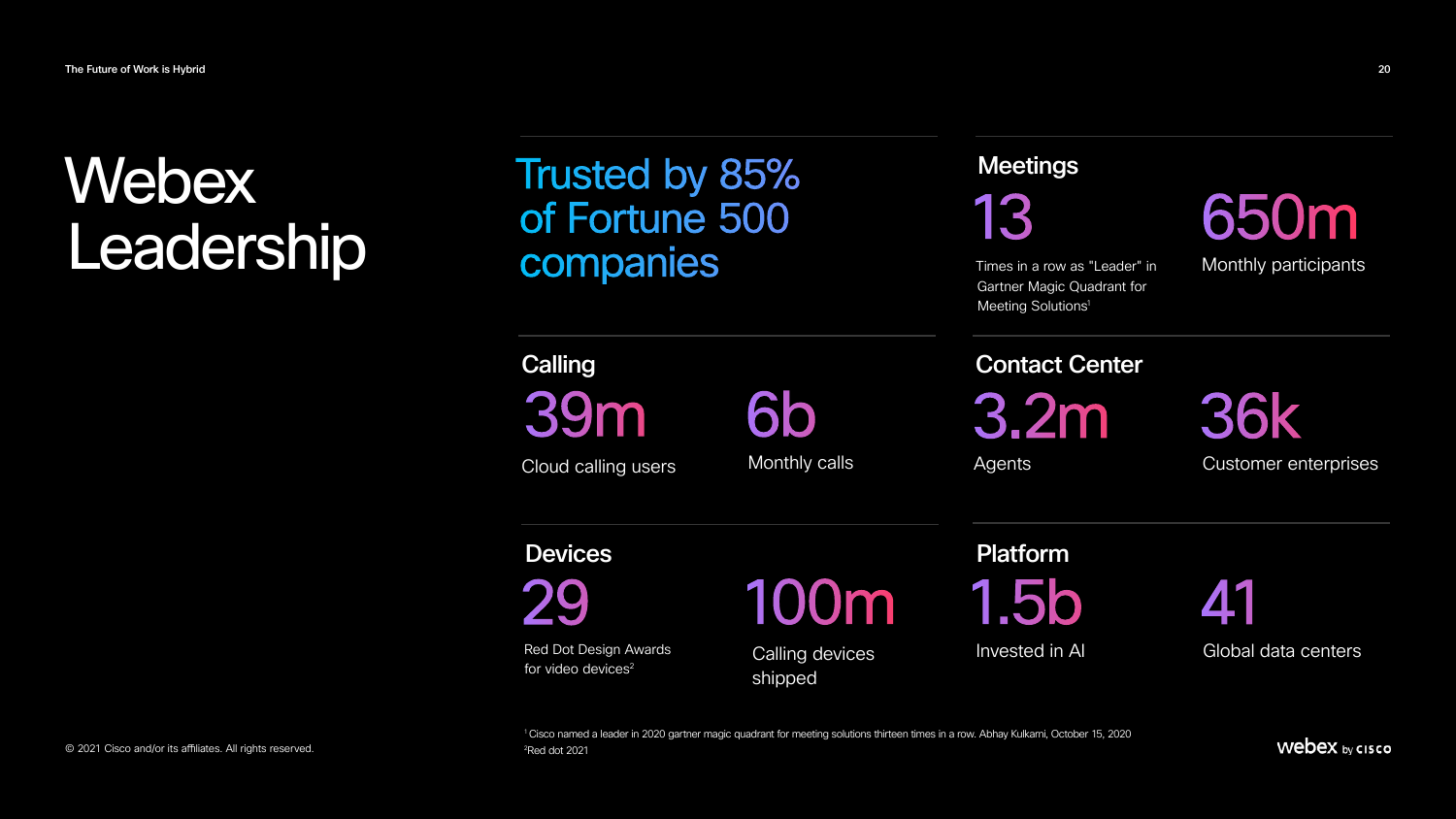### NSA gives Webex high marks for security

Webex Gets High Marks in NSA Collaboration Services Guidelines<sup>1</sup>

1 Source: The National Security Agency (NSA), U/OO/134598-20 | PP 20-0713 | November 2020 Ver. 1.7

Webex by cisco



| <b>Service</b> |                                            | <b>Text Chat</b> | 1 - End-to-End Encryption<br><b>Voice</b><br>Calls | <b>Video<br/>Calls</b> | Fire<br>haring                   | <b>Screen</b><br>Sharing | 2 - Testable<br>Encryption | MFA<br>$\boldsymbol{\omega}$ | - Invitation<br>Controls | 5 - Minimal 3 <sup>d</sup><br>Party Sharing | 5 - Secure<br>Deletion                             | - Public Source<br>Code Shared | $\mathbf{\underline{a}}$<br>ed |
|----------------|--------------------------------------------|------------------|----------------------------------------------------|------------------------|----------------------------------|--------------------------|----------------------------|------------------------------|--------------------------|---------------------------------------------|----------------------------------------------------|--------------------------------|--------------------------------|
|                |                                            |                  |                                                    |                        | $\overline{\boldsymbol{\sigma}}$ |                          |                            |                              | 4                        |                                             | $\bullet$                                          | $\blacktriangleright$          | 8<br><b>Ser</b>                |
|                |                                            |                  |                                                    |                        |                                  |                          |                            |                              |                          |                                             |                                                    |                                |                                |
|                | Cisco<br><b>Webex®iii</b>                  | Y <sup>1</sup>   | Y <sup>1</sup>                                     | Y <sup>1</sup>         | $\mathbf{Y}^1$                   | Y <sup>1</sup>           | Y                          | $Y$ <sup>1,2</sup>           | Y <sup>1</sup>           | Y                                           | <b>Client - Y</b><br>Server - $N^3$                | N                              | <b>FedRAMP</b>                 |
|                |                                            |                  |                                                    |                        |                                  |                          |                            |                              |                          |                                             |                                                    |                                |                                |
|                | <b>Microsoft</b><br>Teams <sup>®viii</sup> | N                | N                                                  | N                      | N                                | N                        | Y                          | Y                            | Y                        | Y                                           | Client - Y <sup>1</sup><br>Server - Y <sup>1</sup> | N                              | <b>FedRAMP</b>                 |
|                |                                            |                  |                                                    |                        |                                  |                          |                            |                              |                          |                                             |                                                    |                                |                                |
|                | <b>Slack®xi</b>                            | N                | N                                                  | N                      | N                                | N                        | Y                          | Y                            | Y                        | $Y^1$                                       | Client - Y <sup>1</sup><br>Server - Y <sup>1</sup> | N                              | <b>FedRAMP</b>                 |
|                |                                            |                  |                                                    |                        |                                  |                          |                            |                              |                          |                                             |                                                    |                                |                                |
|                | Zoom <sup>®xiv</sup>                       | Y <sup>1</sup>   | N                                                  | N                      | Y <sup>1</sup>                   | N                        | Y                          | Y <sup>1</sup>               | Y                        | Y                                           | Client - Y<br>Server - $N^3$                       | N                              | <b>FedRAMP</b>                 |
|                |                                            |                  |                                                    |                        |                                  |                          |                            |                              |                          |                                             |                                                    |                                |                                |

| <b>Service</b> |                                                  |                | 1 - End-to-End Encryption |                 |                          |                            |                                                                 |                               |                                             |                             | O)                                                      |                                                | 日<br><b>98</b> |
|----------------|--------------------------------------------------|----------------|---------------------------|-----------------|--------------------------|----------------------------|-----------------------------------------------------------------|-------------------------------|---------------------------------------------|-----------------------------|---------------------------------------------------------|------------------------------------------------|----------------|
|                | <b>Text Chat</b>                                 | Voice<br>Calls | <b>Video<br/>Calls</b>    | Fire<br>Sharing | <b>Screen</b><br>Sharing | 2 - Testable<br>Encryption | <b>NFA</b><br>$\overline{\phantom{a}}$<br>$\boldsymbol{\omega}$ | - Invitation<br>Controls<br>4 | 5 - Minimal 3 <sup>d</sup><br>Party Sharing | 5 - Secure<br>Deletion<br>6 | - Public Source<br>Code Shared<br>$\blacktriangleright$ | O)<br><u>p</u><br>$\boldsymbol{\infty}$<br>Ser |                |
|                |                                                  |                |                           |                 |                          |                            |                                                                 |                               |                                             |                             |                                                         |                                                |                |
|                | Cisco<br><b>Webex®ill</b>                        | Y <sup>1</sup> | Y <sup>1</sup>            | Y <sup>1</sup>  | Y <sup>1</sup>           | Y <sup>1</sup>             | Y                                                               | $Y$ <sup>1,2</sup>            | $\mathbf{V}^1$                              | Y                           | <b>Client - Y</b><br>Server - N <sup>3</sup>            | N                                              | <b>FedRAM</b>  |
|                |                                                  |                |                           |                 |                          |                            |                                                                 |                               |                                             |                             |                                                         |                                                |                |
|                | <b>Microsoft</b><br><b>Teams<sup>®viii</sup></b> | N              | N                         | N               | N                        | N                          | Y                                                               | Y                             | Y                                           | Y                           | Client - Y <sup>1</sup><br>Server - Y <sup>1</sup>      | N                                              | <b>FedRAM</b>  |
|                |                                                  |                |                           |                 |                          |                            |                                                                 |                               |                                             |                             |                                                         |                                                |                |
|                | <b>Slack®xi</b>                                  | N              | N                         | N               | N                        | N                          | Y                                                               | Y                             | Y                                           | Y <sup>1</sup>              | Client - Y'<br>Server - Y <sup>1</sup>                  | N                                              | <b>FedRAM</b>  |
|                |                                                  |                |                           |                 |                          |                            |                                                                 |                               |                                             |                             |                                                         |                                                |                |
|                | Zoom <sup>®xiv</sup>                             | Y <sup>1</sup> | N                         | N               | Y <sup>1</sup>           | N                          | Y                                                               | Y <sup>1</sup>                | Y                                           | Y                           | <b>Client - Y</b><br>Server - N <sup>3</sup>            | N                                              | <b>FedRAM</b>  |
|                |                                                  |                |                           |                 |                          |                            |                                                                 |                               |                                             |                             |                                                         |                                                |                |

| Service |                                           |                  |                | 1 - End-to-End Encryption |                 |                          | 2 - Testable<br>Encryption | <b>NFA</b><br>$\overline{\phantom{a}}$<br>$\boldsymbol{\omega}$ | - Invitation<br>Controls<br>4 | 5 - Minimal 3 <sup>d</sup><br>Party Sharing | Œ)<br>5 - Secure<br>Deletion<br>6                  | - Public Source<br>Code Shared<br>$\blacktriangleright$ | 旨<br><b>98</b><br>O)<br>Service<br>$\boldsymbol{\infty}$ |
|---------|-------------------------------------------|------------------|----------------|---------------------------|-----------------|--------------------------|----------------------------|-----------------------------------------------------------------|-------------------------------|---------------------------------------------|----------------------------------------------------|---------------------------------------------------------|----------------------------------------------------------|
|         |                                           | <b>Text Chat</b> | Voice<br>Calls | <b>Video<br/>Calls</b>    | Fire<br>Sharing | <b>Screen</b><br>Sharing |                            |                                                                 |                               |                                             |                                                    |                                                         |                                                          |
|         |                                           |                  |                |                           |                 |                          |                            |                                                                 |                               |                                             |                                                    |                                                         |                                                          |
|         | <b>Cisco</b><br><b>Webex®iii</b>          | Y <sup>1</sup>   | Y <sup>1</sup> | Y <sup>1</sup>            | Y <sup>1</sup>  | Y <sup>1</sup>           | Y                          | $Y$ <sup>1,2</sup>                                              | Y <sup>1</sup>                | Y                                           | Client - Y<br>Server - $N^3$                       | N                                                       | <b>FedRAM</b>                                            |
|         |                                           |                  |                |                           |                 |                          |                            |                                                                 |                               |                                             |                                                    |                                                         |                                                          |
|         | Microsoft<br><b>Teams<sup>®viii</sup></b> | N                | N              | N                         | N               | N                        | Y                          | Y                                                               | Y                             | Y                                           | Client - $Y^1$<br>Server - Y <sup>1</sup>          | N                                                       | <b>FedRAM</b>                                            |
|         |                                           |                  |                |                           |                 |                          |                            |                                                                 |                               |                                             |                                                    |                                                         |                                                          |
|         | <b>Slack®xi</b>                           | N                | N              | N                         | N               | N                        | Y                          | Y                                                               | Y                             | <b>Y</b>                                    | Client - Y <sup>1</sup><br>Server - Y <sup>1</sup> | N                                                       | <b>FedRAM</b>                                            |
|         |                                           |                  |                |                           |                 |                          |                            |                                                                 |                               |                                             |                                                    |                                                         |                                                          |
|         | Zoom <sup>®xiv</sup>                      | Y <sup>1</sup>   | N              | N                         | Y <sup>1</sup>  | N                        | Y                          | Y <sup>1</sup>                                                  | Y                             | Y                                           | <b>Client - Y</b><br>Server - N <sup>3</sup>       | N                                                       | <b>FedRAM</b>                                            |
|         |                                           |                  |                |                           |                 |                          |                            |                                                                 |                               |                                             |                                                    |                                                         |                                                          |

| <b>Service</b> |                                                  |                  | 1 - End-to-End Encryption |                       |                 |                          | 2 - Testable<br>Encryption<br>$\overline{\mathbf{N}}$ |                                 | - Invitation<br>Controls<br>4 | 5 - Minimal 3 <sup>d</sup><br>Party Sharing | 5 - Secure<br>Deletion<br>$\bullet$                | - Public Source<br>Code Shared<br>Z | 昌<br><b>98</b><br>O)<br>Service<br>$\boldsymbol{\infty}$ |
|----------------|--------------------------------------------------|------------------|---------------------------|-----------------------|-----------------|--------------------------|-------------------------------------------------------|---------------------------------|-------------------------------|---------------------------------------------|----------------------------------------------------|-------------------------------------|----------------------------------------------------------|
|                |                                                  | <b>Text Chat</b> | Voice<br>Calls            | <b>Video</b><br>Calls | Fire<br>Sharing | <b>Screen</b><br>Sharing |                                                       | $-MFA$<br>$\boldsymbol{\omega}$ |                               |                                             |                                                    |                                     |                                                          |
|                |                                                  |                  |                           |                       |                 |                          |                                                       |                                 |                               |                                             |                                                    |                                     |                                                          |
|                | <b>Cisco</b><br><b>Webex®iii</b>                 | $\mathbf{V}^1$   | Y <sup>1</sup>            | Y <sup>1</sup>        | Y <sup>1</sup>  | Y <sup>1</sup>           | Y                                                     | $Y$ <sup>1,2</sup>              | Y <sup>1</sup>                | Y                                           | <b>Client - Y</b><br>Server - N <sup>3</sup>       | N                                   | <b>FedRAM</b>                                            |
|                |                                                  |                  |                           |                       |                 |                          |                                                       |                                 |                               |                                             |                                                    |                                     |                                                          |
|                | <b>Microsoft</b><br><b>Teams<sup>@viii</sup></b> | N                | N                         | N                     | N               | N                        | Y                                                     | Y                               | Y                             | Y                                           | Client - Y <sup>1</sup><br>Server - Y <sup>1</sup> | N                                   | <b>FedRAM</b>                                            |
|                |                                                  |                  |                           |                       |                 |                          |                                                       |                                 |                               |                                             |                                                    |                                     |                                                          |
|                | <b>Slack®xi</b>                                  | N                | N                         | N                     | N               | N                        | Y                                                     | Y                               | Y                             | Y <sup>1</sup>                              | Client - $\overline{Y}$<br>Server - Y <sup>1</sup> | N                                   | <b>FedRAM</b>                                            |
|                |                                                  |                  |                           |                       |                 |                          |                                                       |                                 |                               |                                             |                                                    |                                     |                                                          |
|                | Zoom <sup>®xiv</sup>                             | Y <sup>1</sup>   | N                         | N                     | Y <sup>1</sup>  | N                        | Y                                                     | Y <sup>1</sup>                  | Y                             | Y                                           | <b>Client - Y</b><br>Server - N <sup>3</sup>       | N                                   | <b>FedRAM</b>                                            |
|                |                                                  |                  |                           |                       |                 |                          |                                                       |                                 |                               |                                             |                                                    |                                     |                                                          |

The Future of Work is Hybrid 21

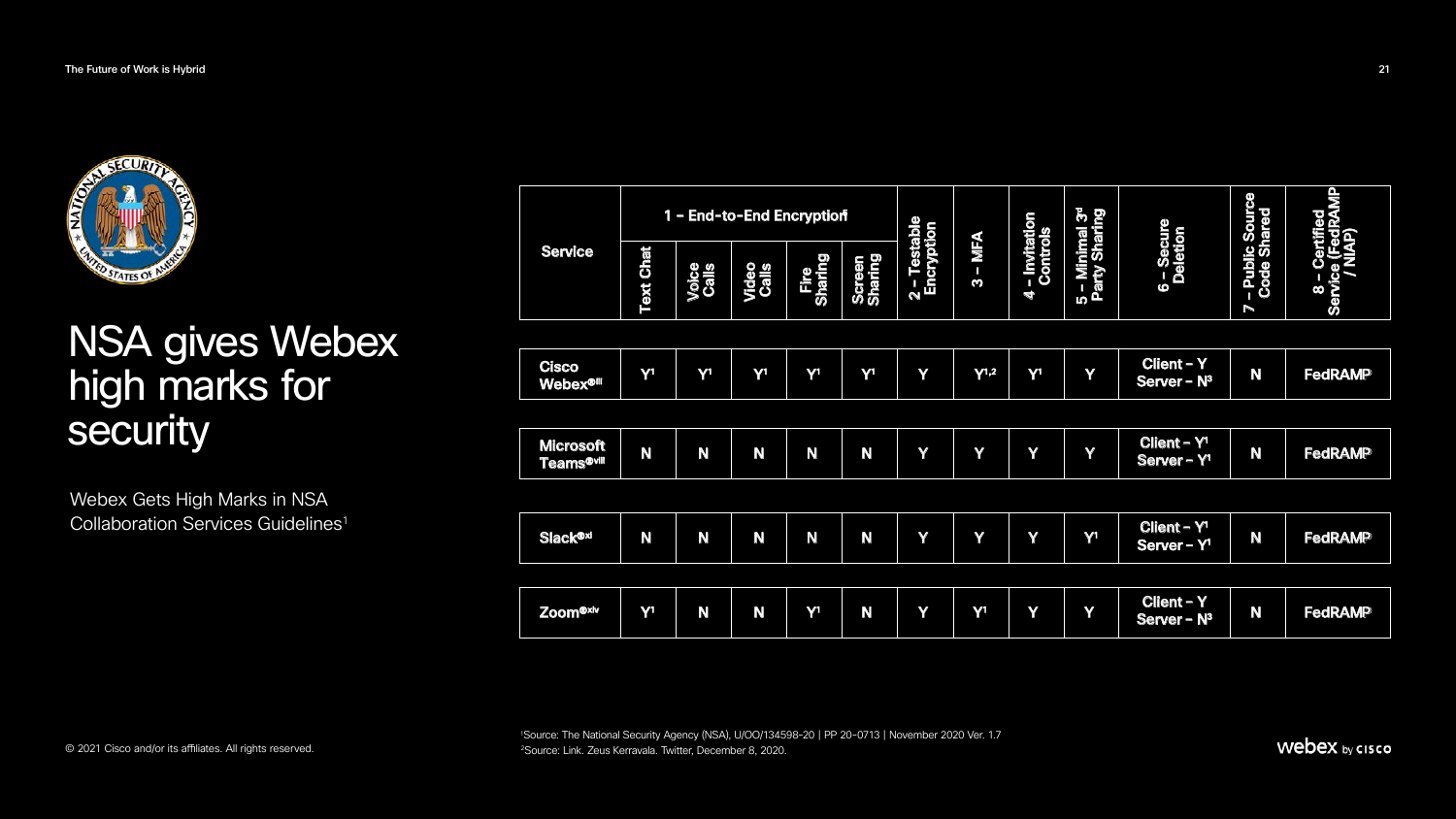### Industry Awards and Recognition









<sup>4</sup>Source: PCMAG.com. Cisco Webex Business Review. Daniel Brame. 2/12/2021 5&6Source: Trustradius. Best of Collaboration Software 2021, 1/6/202 7 Source: G2 Best Remote Work Products for 2021 8Source: G2 Best Enterprise Products for 2021

 Source: Trustradius Announcing TRUE 2021: Recognizing Brands Who Bring Trust to B2B Reviews. January 13, 2021 Source: UC Today. The Winners Are In: UC Awards 2020. Rebekah Carter. August 7, 2020 Source: UC Today. The Winners Are In: UC Awards 2020. Rebekah Carter. August 7, 2020